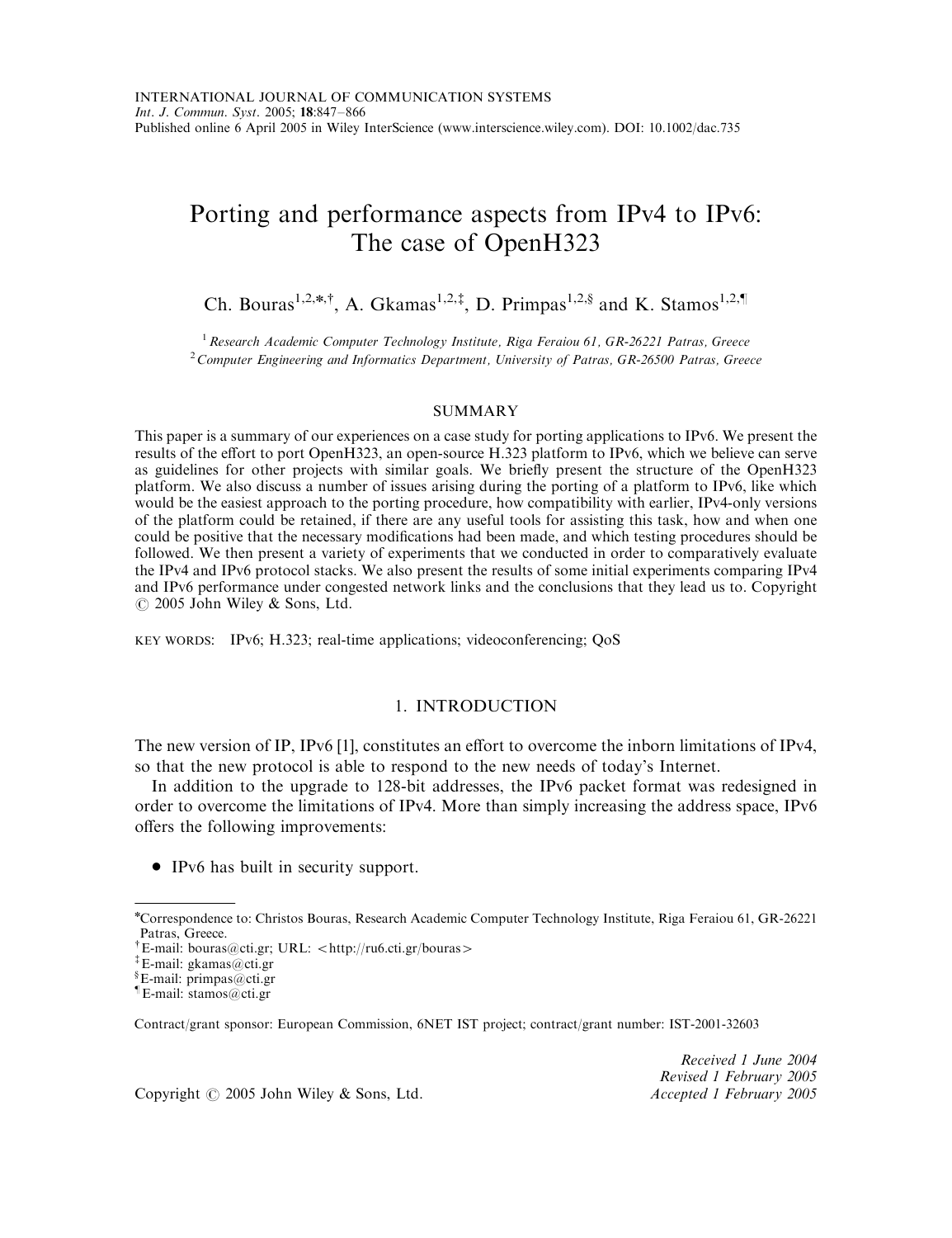- IPv6 eliminates the checksum from the IP header.
- IPv6 is more flexible and extensible than IPv4.
- IPv6 facilitates efficient renumbering of sites by explicitly supporting multiple addresses on an interface.
- IPv6 supports plug and play operation.

The transition phase from IPv4 to IPv6 has raised many discussions among the Internet community, as a lot of companies and network administrators are reluctant, facing what they perceive as a great challenge with large costs. Apart from the network and hardware part of the issue, a very important aspect is the modification (porting) of existing applications so that they become IPv6 enabled [2]. It is a necessary step in the wider adoption of IPv6, not only because without them the new infrastructure becomes useless for the user, but also because applications have the ability to clearly demonstrate the advantages of IPv6. The majority of network applications in existence today presume the use of the IPv4 protocol, so the transition to IPv6 has to be accompanied by the development of new applications and/or the modification of the existing ones, so that they can be used in IPv6 environments. It has often been demonstrated that the difficulty of modifying existing applications varies significantly from one case to another. Depending on the specific application at hand, it can be either a relatively quick and easy process [3] or a more complicated and resource-consuming task [4]. However, there are modifications that are needed to port applications to IPv6, which are likely to occur in most of the cases. In this paper we report our experiences from porting to IPv6 the library upon which the OpenH323 project is based, a large open-source library.

We believe that the OpenH323 project is a very useful project and suitable application for IPv6 due to a number of reasons:

- Teleconferencing applications are going to play a large role in the future high-speed networks, and it is therefore interesting to experiment with the impact of IPv6, the future Internet Protocol, on these applications.
- The OpenH323 project is based on a large library (the OpenH323 library) that offers a high-level interface to applications. When this library is made compatible with IPv6, it can be used for quickly building additional applications.
- \* It presents a problem that can be approached by different angles, therefore allowing us to compare different strategies on the porting issue.
- $\bullet$  It is written in  $C_{++}$ , which is the most widely used language for teleconferencing stacks and applications, and network applications in general.

Part of this work has been presented in References [5–7].

The rest of this paper is organized as follows: Section 2 discusses related work in the interest area of this paper. Section 3 gives a brief overview of the OpenH323 project structure. Section 4 presents the different ways of approaching the porting task, and the various ways of maintaining backwards compatibility with IPv4. Section 5 summarizes the procedure for our porting efforts and Section 6 presents in detail the most significant modifications that had to be made to the source code. Section 7 discusses some of the problems we faced. Section 8 addresses the problem of verifying when porting is correctly completed. Section 9 then discusses the criteria with which an IPv6-enabled application could be evaluated. These criteria are used to draw conclusions from the experiments that are described in Section 10. These conclusions are presented in Section 11, and Section 12 gives an overview of the directions towards which our future work is going to be headed.

Copyright  $\odot$  2005 John Wiley & Sons, Ltd. Int. J. Commun. Syst. 2005; 18:847-866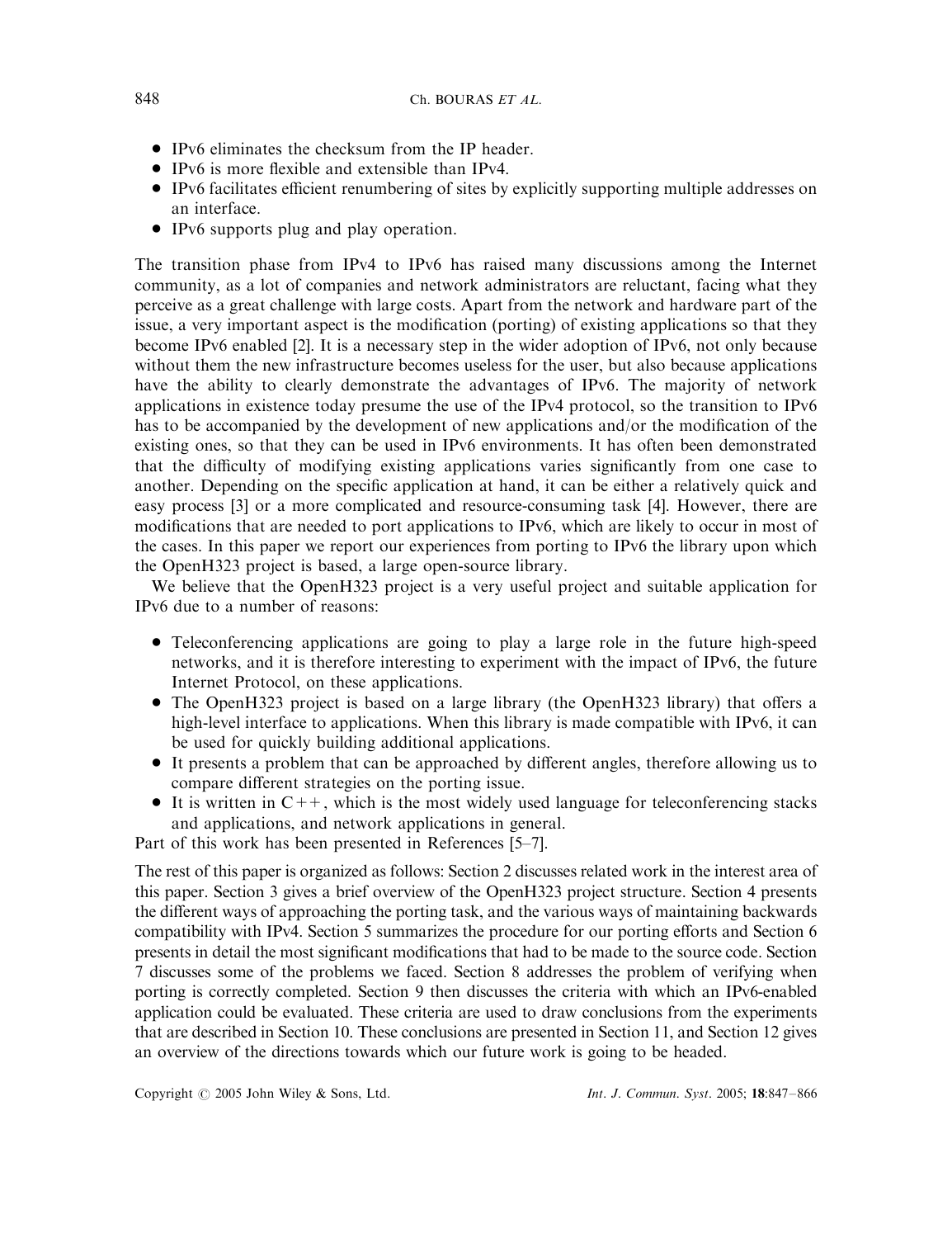#### 2. RELATED WORK

The problem of porting existing applications to IPv6 has been so far addressed by several researchers, including companies and academic institutes. A white paper by Microsoft [8] focuses on Windows applications, but at the same time offers some general guidelines that apply to any application for any operating system. In Reference [9], the authors emphasize more on some general knowledge that a programmer must acquire before dealing with the problem of porting applications to IPv6, than on presenting step-by-step instructions. There are also books [10] and online sources [11] that can provide useful assistance to a programmer on this task. Recently, a paper by Robles et al. presented the authors' results from porting a SIP implementation to IPv6 [12]. We can make useful comparisons with their work, since it deals with SIP, a competing protocol to H.323, and since they worked with Java, an alternative language to  $C_{++}$  for developing various kinds of applications. Also Reference [13] deals with issues that a programmer faces when the porting of an application to the IPv6 protocol is undertaken. In Reference [6] the authors report a very positive experience from porting the well-known Quake game to IPv6. Recently, SAP have announced their work on porting the SAP Web Application Server [7], which is also a large undertaking, considering the scale of the software and its widespread dependence on networking components. Furthermore, a number of research projects (6NET [14], Euro6IX [15], 6INIT [16], KAME [17]) are actively investigating the migration effort and the benefits from IPv6, and have shared or are going to share their valuable experiences. In the framework of the 6NET project, Reference [18] offers valuable experience regarding the IPv6 enabled version of the Globus toolkit. CTI is one of the participants of the 6NET project, and this work was partially supported by the 6NET project [14].

Libpnet6 [19] is another interesting open-source project which aims at developing 'a powerful library for writing cross-platform network applications'. It is a library that is written with IPlevel transparency from the very beginning, and is also portable across a wide range of operating systems. It is written in ANCI-C and offers extensive functionality for network applications.

# 3. STRUCTURE OF THE OpenH323 LIBRARY

The OpenH323 project [20] develops a central library, the OpenH323 library, with the purpose of creating 'a full featured, interoperable, open-source implementation of the ITU H.323 teleconferencing protocol that can be used by personal developers and commercial users without charge'. The OpenH323 project started in September 1998 by Equivalence Pty Ltd., a private company based in Australia, and its code is distributed under the MPL (Mozilla Public license). The open-source OpenH323 library can be used for the rapid development of applications that wish to use the H.323 protocol [21] for multimedia communications over packet-based networks. It is written with  $C++$ , and currently contains nearly 100 classes in over 350,000 lines of source code. There are classes that represent an H.323 connection, various types of H.323 channels, gatekeeper and transport protocols. The main classes in the OpenH323 library are

- \* H323EndPoint: an application based on the OpenH323 library typically has one instance of a descendant of this class.
- \* H323Listener: this class represents a listener thread on a transport protocol that monitors its protocol waiting for incoming calls.

Copyright  $\odot$  2005 John Wiley & Sons, Ltd. Int. J. Commun. Syst. 2005; 18:847–866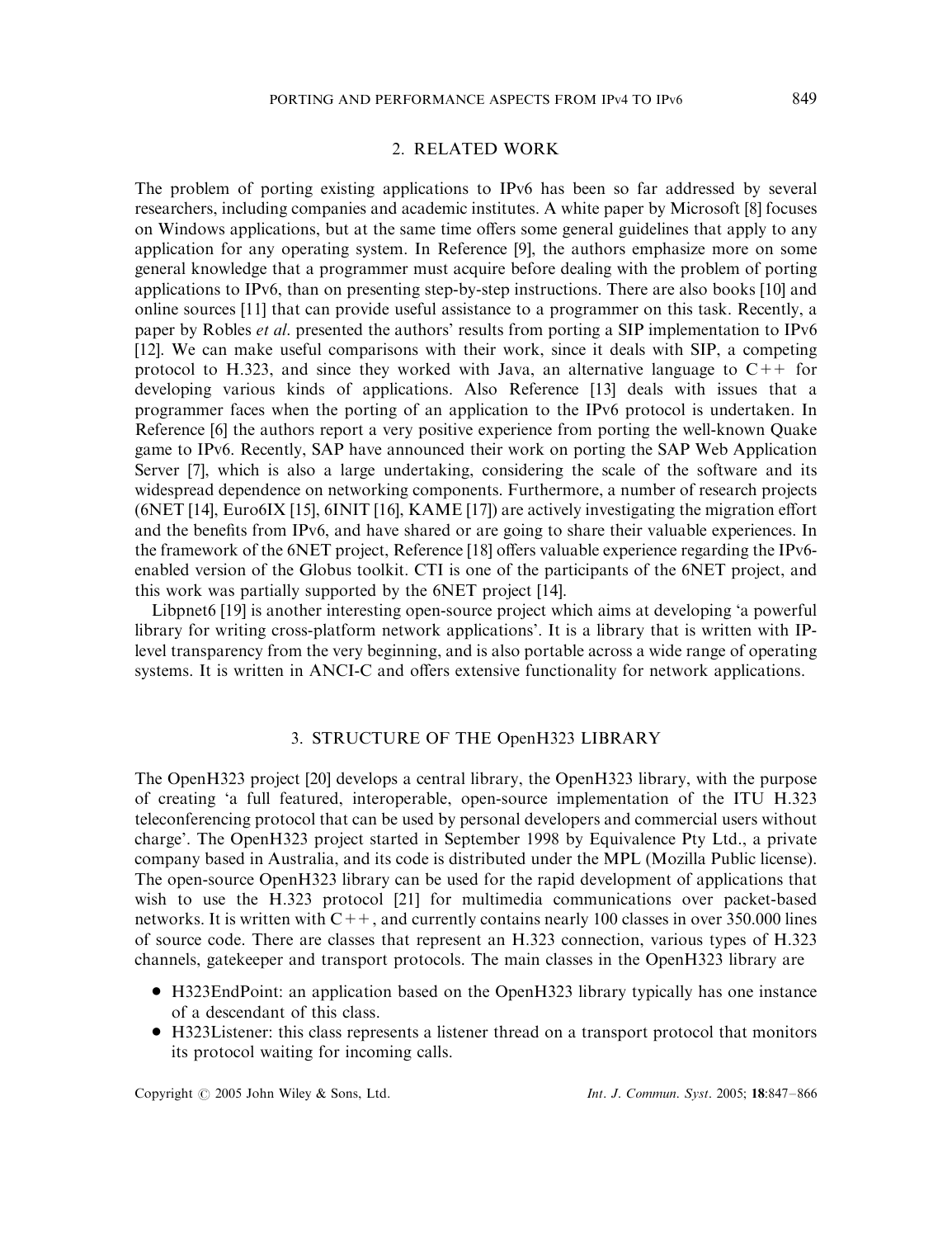- \* H323Transport: descendants of this class represent particular transport protocols like H323TransportTCP and H323TransportUDP. An instance of a descendant of this class is created upon detection of a new call.
- \* H323Connection: represents a connection between two endpoints that has been established after a successful call.
- \* H323Negotiator: this class has a number of descendant classes that are used to maintain the state and functionality of each command or variable defined by the H.245 protocol.
- \* H323Channel: represents a logical channel used to carry data between two endpoints.

Internally, the OpenH323 classes do not directly make use of system libraries. Instead, when they want to use an operating system mechanism (e.g. sockets, threads, GUI, I/O), they make calls to another open-source library called PWLib. PWLib has also been developed by Equivalence Pty Ltd. and is licensed under the MPL. It contains classes that encapsulate I/O, GUI, multi-threading and networking functionality, and also classes that represent basic 'container' classes such as arrays, linear lists, sorted lists (RB Tree) and dictionaries (hash tables). Being such a general-purpose library results in a source code base of over 300 classes and almost 150.000 source code lines. The goal of the PWLib library is, by providing the necessary operating system abstractions, to support applications that can run both on Microsoft Windows



Figure 1. Relationship of the OpenH323 and PWLib libraries.

Copyright  $\odot$  2005 John Wiley & Sons, Ltd. Int. J. Commun. Syst. 2005; 18:847-866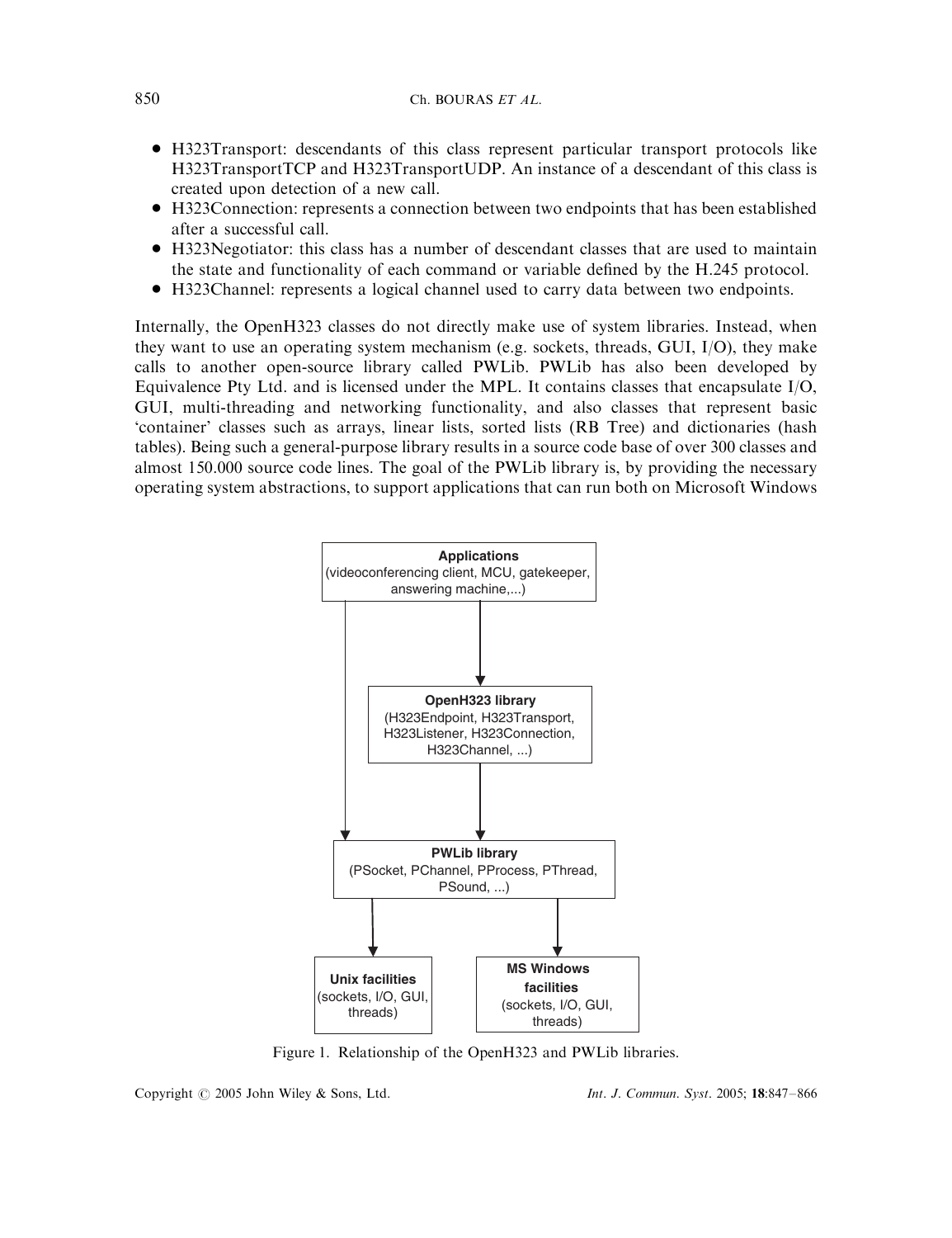and Unix systems, without modifying the source code. By being based on the PWLib, the OpenH323 library manages to be portable between Windows and Unix systems. For our porting purposes, this meant that we had to examine both libraries (OpenH323 and PWLib) for IPv4 dependencies.

A number of applications have been developed on top of the OpenH323 library, both within and outside the OpenH323 project. They include a command line H.323 client, an H.323 videoconferencing server (MCU), H.323 answering machine, H.323 gatekeeper, H.323 to PSTN and fax modem to T.38 gateways, and GnomeMeeting [22], a graphical H.323 client for Linux.

Figure 1 gives a visual representation of the way the OpenH323 and PWLib libraries interconnect and the architecture of the applications developed on top of these two libraries.

# 4. BACKWARDS COMPATIBILITY WITH IPv4

Whenever an application has to be made IPv6 aware, there are a number of choices over the way that this can be achieved. It is important to know whether there is going to be a need for backwards compatibility with IPv4. For the vast majority of applications, this is the case, since there is going to be a long period of transition from IPv4 to IPv6, during which IPv6-enabled nodes will have to communicate with IPv4 nodes, and will probably implement a dual stack. The alternatives for the porting task can be categorized as follows:

- \* Two source code bases, two binaries (IPv4-dependent and IPv6-dependent binaries).
- Single source code base, two binaries (IPv4-dependent and IPv6-dependent binaries).
- Single source code base, single binary (IP version agnostic binary).

The simplest approach is to create a totally new version of the application by changing the IPv4 dependent parts of the code with their IPv6 counterparts, thus making the code IPv6-enabled, but again IP protocol dependent. This way, two independent applications will have to be maintained, one for use with IPv4-only nodes and another for use with IPv6 nodes. Another similar approach would be to incorporate the necessary changes in the same source file with the original IPv4-only version using preprocessor directives that will build either an IPv6 compatible binary version, or the original IPv4-only version. The crucial benefit over the previous approach is that there is only one code base to maintain. The third approach is to substitute the IP protocol-dependent parts with IP Version-Agnostic source code, thus making the application capable of handling any type of IP protocol (IPv4 and IPv6). The last approach is obviously much more appealing because it eliminates the complexities of having two source code bases or two different binaries with probably the same name. The downside is that it requires the most extensive modifications in the source code and probably in the program's logic. Our opinion is that for large projects a more gradual approach might be more appropriate, always depending on the needs that drive a porting effort. We therefore began by porting the project to IPv6-dependent code. The benefit is that such an initial approach is easier to carry out, requires less modification and intervention in already-tested source code and reveals all the dependencies of the source code. With the experience gained, the porting can then be extended in order to make the application in question IP protocol independent.

It is interesting to consider whether an application running on a dual-stack host can communicate with an earlier IPv4-only version of the application also running on a dual-stack host. By using the mechanism of IPv4-mapped IPv6 addresses an IPv6-enabled application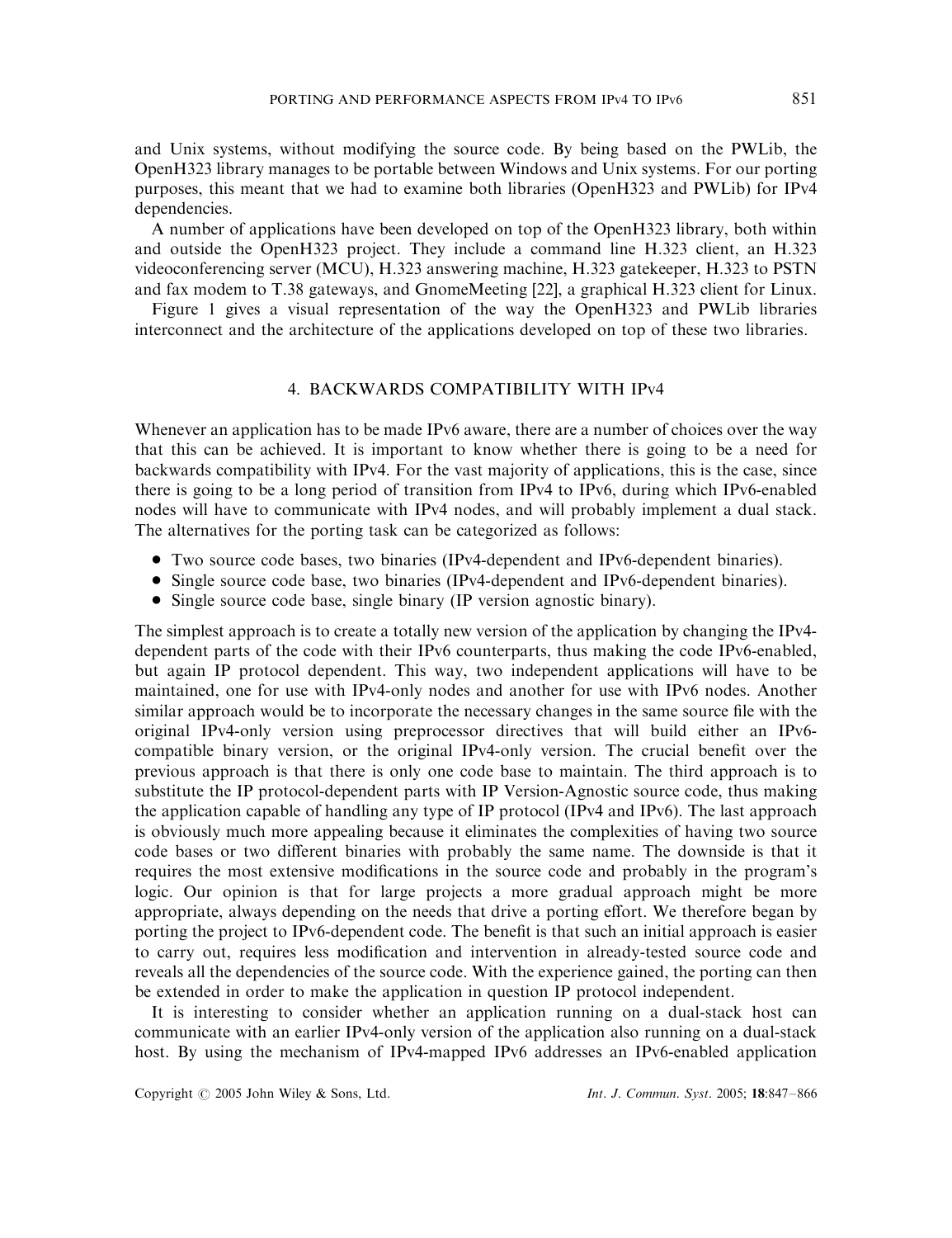|             | IP <sub>v</sub> 4 server                                                           | IP <sub>v</sub> 6 server                                         |
|-------------|------------------------------------------------------------------------------------|------------------------------------------------------------------|
| IPv4 client | Communicate using IPv4                                                             | Communicate using IPv4, server sees IPv4-<br>mapped IPv6 address |
|             | IPv6 client Can communicate if the IPv6 client uses an<br>IPv4-mapped IPv6 address | Communicate using IPv6                                           |

Table I. Interoperability between IPv4 and IPv6 versions running on dual-stack hosts.

operating as a server can communicate with an IPv4-only version operating as client. An IPv6 client can communicate with an IPv4 server only if it uses its IPv4-mapped IPv6 address. This can be achieved by using the DNS (Domain Name Service) mechanism and choosing the A record, which is returned to the client as the server's IPv4-mapped IPv6 address. These observations are summarized in Table I.

Communication between IPv4-only and IPv6 nodes can be achieved using proxies and other application layer gateways that are going to be used in the transition phase from IPv4 to IPv6.

# 5. METHODOLOGY

Below we present the procedure that can be used during efforts to port applications to IPv6. It is intended as a guideline for projects that deal with porting a similarly large library to IPv6:

- \* Parse the source code with an automatic tool like Checkv4.exe [23].
- \* Modify the source code lines reported by the automatic tool. Most of these changes have to do with replacing the data structures used for storing addresses, replacing network functions for DNS access, address transformation, and replacing the constants that have been changed for IPv6.
- \* Make any other necessary modifications in more subtle places not reported by the automatic tool.
- Test and debug the code, correcting any issues that arise.
- Verify completeness of porting effort.

The first step is to thoroughly read and understand the source code in order to become familiar with the overall structure and techniques used, especially if the person who undertakes the porting task has not been involved in the initial development of the project. The special characteristics of the specific project will determine the most appropriate approach to the porting task. For the initial phases of the porting an automatic tool that parses the source code and reports the source code lines that contain IPv4-dependent code can prove very useful. The relevant changes are probably rather straightforward, and can proceed in a mechanistic way. There are a number of tools of this kind available, most of which are free and cover a wide range of platforms, like Microsoft's Checkv4 [23] for MS Windows, Sun's Socket Scrubber [24] for Solaris and Compaq's IPv6 Porting Assistant [25] for Tru64 Unix. They are, however, suitable for code written in the  $C\setminus C++$  languages; for other languages there is still a lack of such tools. While  $C\setminus C++$  are dominant in the area of low-level network programming, there is definitely need for similar tools for less mainstream languages. What these tools mainly do is search for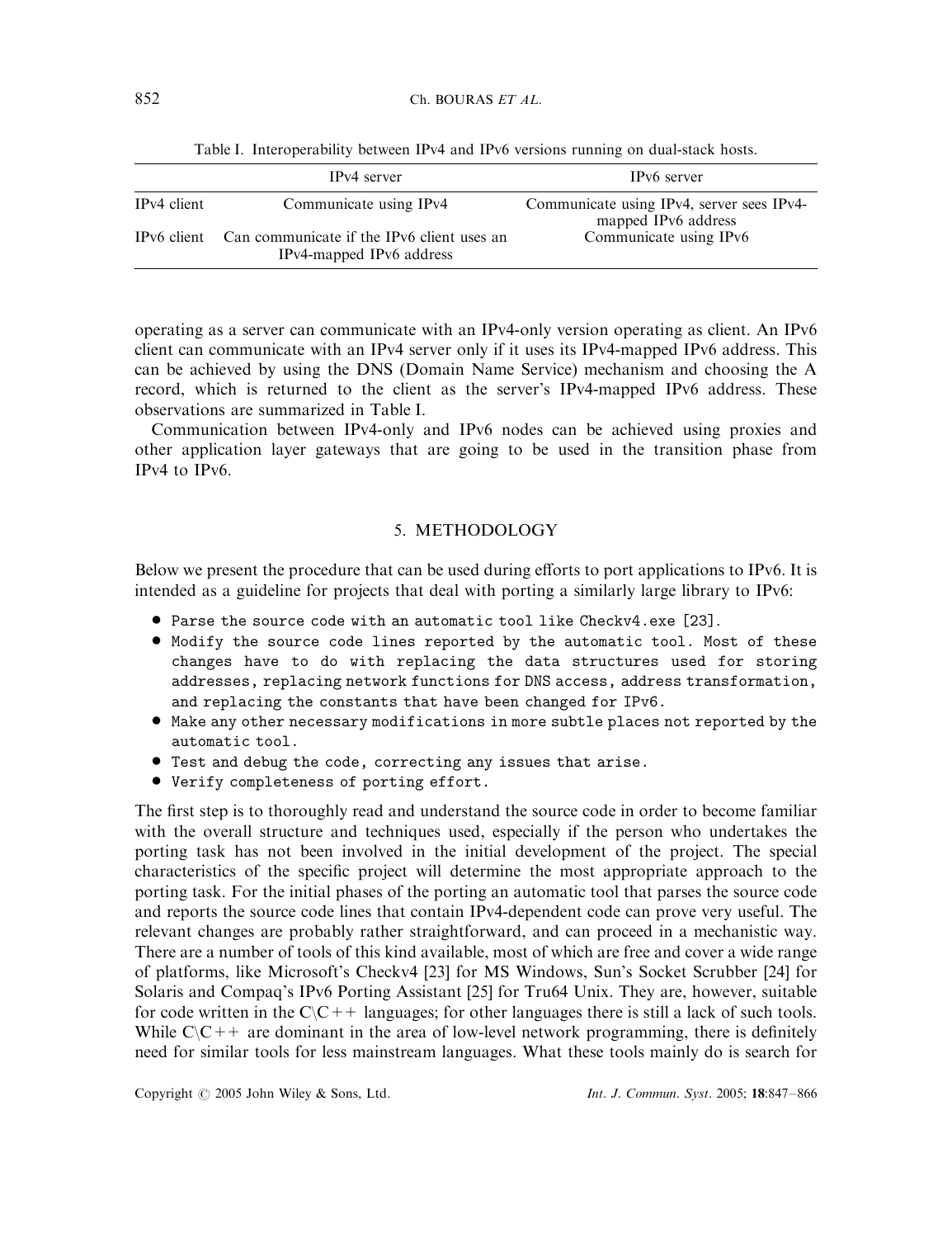patterns that are generally recognized as potential points that need modification. So in many cases there is still work to be done by the programmer after the lines suggested by the automatic tool have been modified. This phase largely depends on the extent and the structure of the networking code, and the degree to which IPv4-dependent logic is scattered within the source code. It is very likely that some indirect IPv4 dependencies will be discovered through trial and error, and revisiting parts of the code that were not immediately obvious that had to be modified, will be necessary. The last step is the verification of the porting effort. The programmer has to determine a number of test programs that make use of all the affected functionality and verify their correct operation, before porting can be considered completed.

# 6. NECESSARY MODIFICATIONS

In order to port the OpenH323 project we followed the steps described in Section 5. Since we had to port source code that we were not familiar with, the first step in our effort was to become familiarized with the structure of the OpenH323 and PWLib libraries and locate the classes that obviously had to be modified. In our case, such were the PWLib classes that encapsulated the socket mechanism functionality (thus making the applications that used the PWLib, such as the OpenH323 library, portable). These classes (inheriting from a class named PSocket) had to be redesigned since they dealt with the socket mechanism and contained low-level details. This design pattern by the PWLib authors guaranteed to some extent, however, that the IP dependencies would be quite limited to these classes that directly manipulated IP-dependent socket structures and function calls. All other classes in the OpenH323 and PWLib libraries make use of the facilities offered by the PSocket class and its descendants.

There are a number of quite straightforward modifications that had to be carried out during the porting of the OpenH323 project to IPv6. The most important are:

- Changing data structures that encapsulate IP addresses, and that have to be sufficiently enlarged in order to cope with 128-bit IPv6 addresses. So the sockaddr\_in structure was replaced with the 32-byte sockaddr\_in6 structure.
- Replacing IPv4 constants like INADDR\_ANY and AF\_INET with their IPv6 counterparts.
- \* Replacing function calls that are IPv4 specific with their IPv6-capable counterparts. Functions like inet\_ntoa, inet\_aton, inet\_addr, gethostbyname had to be replaced.
- \* Replacing hard-coded IPv4 addresses like the loopback address with IPv6 addresses, or eliminate them altogether by properly modifying the source code.
- Replace any IPv4-only options with their IPv6 counterparts or delete the corresponding functionality altogether. Although not used in practice, we had to modify code for setting and retrieving the TOS field in IPv4.

Because of the large size of the code base of the OpenH323 and PWLib libraries we used an automated tool, in order to trace down the most obvious IP protocol-dependent points in the source code. The tool we chose was Checkv4.exe by Microsoft [23], which is offered as part of the experimental IPv6 stack for Windows 2000.

After these two phases of the porting effort had been successfully completed, we started testing the code base in an IPv6 environment, in order to verify the correctness and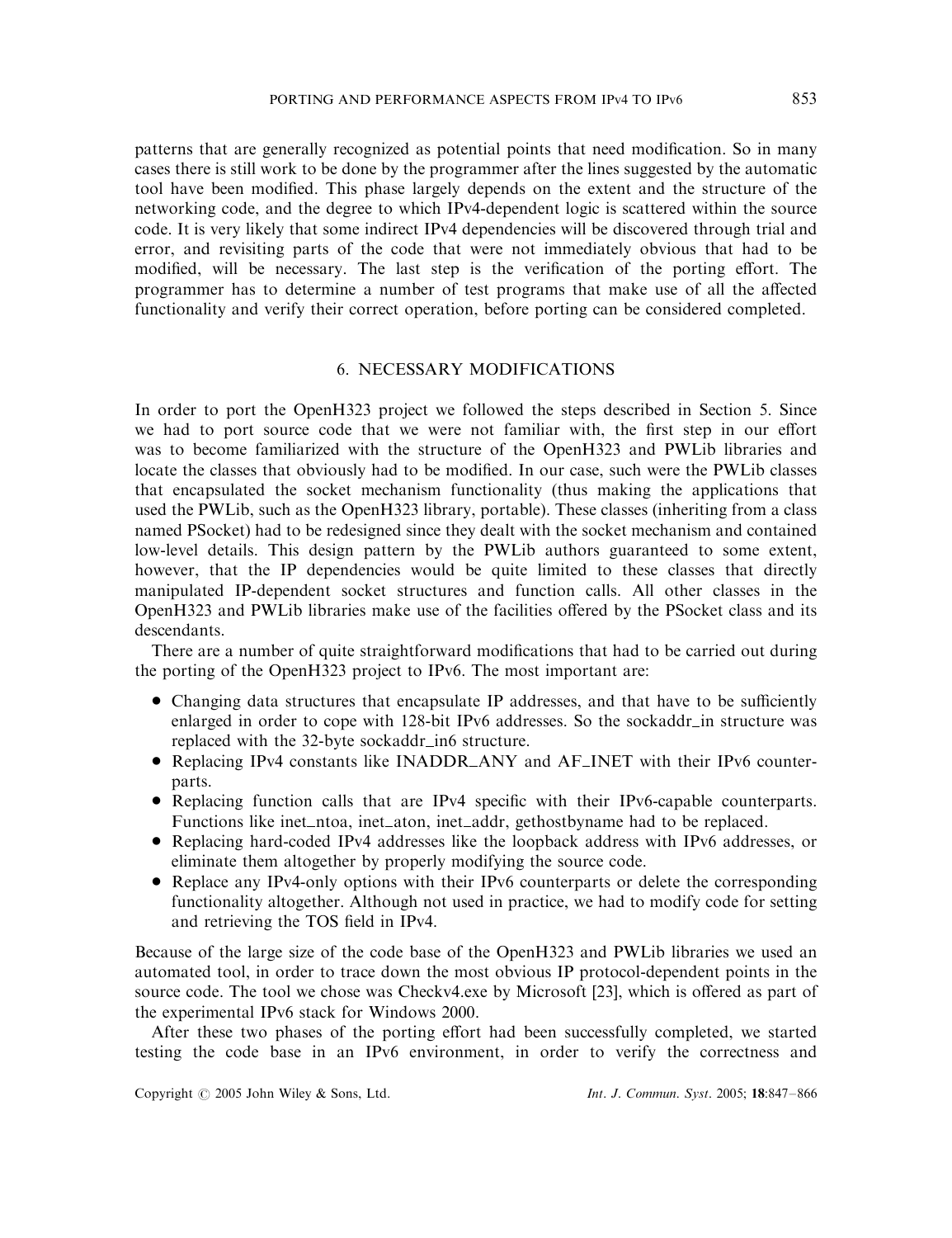completeness of our porting work. The length and difficulty of this phase largely depends on the special characteristics of the application that has to be ported, and the provision taken (if any) to eliminate indirect IPv4 dependencies or to structure the code in such a way that they can be easily traced and modified.

## 7. PROBLEMS

There are two kinds of issues that introduce difficulties for the porting effort: isolating the classes and functions that have to be modified, and the fact that some of the indirect dependencies might be scattered or affect large portions of the source code. In this section we report some of the most difficult issues that were revealed during the porting of the OpenH323 project that required changes not easily identifiable from the beginning.

- There were many parts in the code where the IP address was indirectly assumed to have a 4-byte length. This included the size of arrays, the number of repetitions for loops and the variables used. Most of these changes were concentrated in classes like PSocket and its descendant PIPSocket in the PWLib library that directly dealt with IP addresses and contained numerous functions in order to manipulate them in various ways. There were also a few dependencies of this kind scattered in a lot of other classes, mainly in the PWLib library. Because such dependencies are not detectable using an automated tool and because of the very large size of the source code base, this was the most time-consuming part of the modifications in the source code and also the cause for a number of bugs that appeared during the porting.
- \* The socket API implementations of Linux and Windows, although both based on the original Berkeley Software Distribution (BSD) sockets paradigm are not fully compatible [26]. Furthermore, the Windows IPv6 stack we used, which was included in the Microsoft IPv6 Technology Preview for Windows 2000 did not support some of the socket interface extensions for IPv6, as proposed in RFC 3493 [27]. For example, the functions getipnodebyname and getipnodebyaddr (used for node name to address translation and vice versa) are not supported, and neither are the inet ntop and inet pton functions that perform address conversions between binary and text form. The Windows IPv6 implementation also does not support IPv4-mapped addresses as described in RFC 3493 [27], and has a small number of other differences, that required special handling in order to maintain the compatibility of the platform with both operating systems (Linux and Windows).
- \* A common phenomenon in network applications is the difference between various computer architectures in the order they store 2-byte values. Linux uses little endian (highorder byte at higher address) while the Internet Protocols define big endian for network byte order. This difference caused some implications in the way IPv6 addresses were stored and manipulated that did not appear with the 4-byte IPv4 addresses, since IPv6 addresses comprise of eight 2-byte fields.
- The size of the source code base (around half a million lines for both PWLib and OpenH323) is an important factor, although the well-structured design of the library alleviated its effect. In the following paragraph, we access the problem of determining when all points that needed porting had been successfully modified.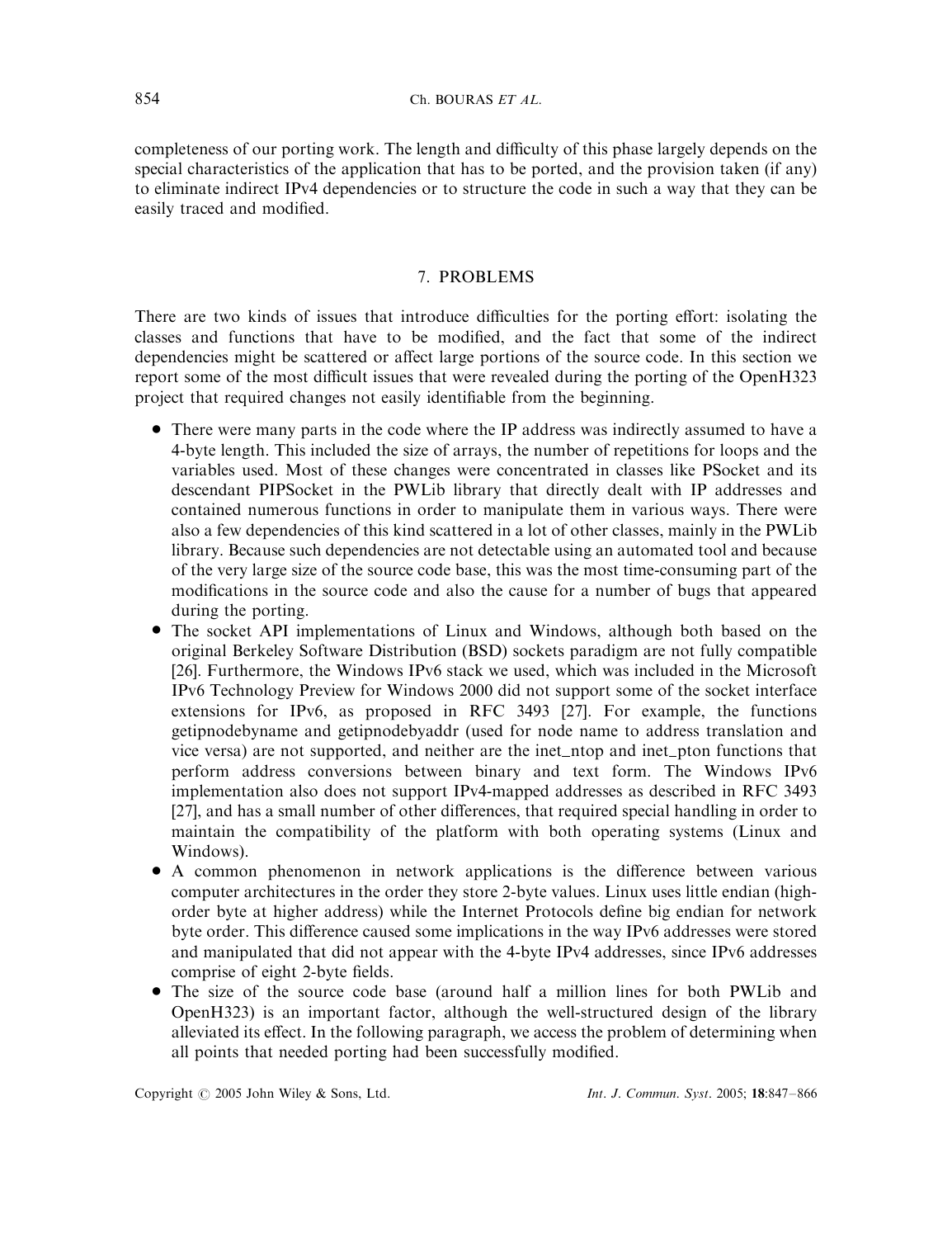### 8. VERIFYING PORTING COMPLETION

A question that quickly arose during our efforts to port such a large project as OpenH323 to the IPv6 protocol was how to verify that our work had been completed successfully and correctly. In smaller, single-purpose applications this is probably not an issue, because the range of functionality that has to be tested is relatively small. The OpenH323 library, however, is a large library that can support a number of independent applications. Moreover, since the OpenH323 library makes use of the facilities offered by the even larger PWLib library, this library also had to be included in our porting efforts. We had, therefore, to inspect and often modify a large number of classes and functions. We also extended the porting to include a wide range of applications that were based on the OpenH323 library. Because most of these applications use the advanced functionalities offered by the central library, they only have to deal with high-level issues and the IP dependencies are hidden for the applications inside the library. This means that most of the modifications in the applications' source code were relatively small and only had to do with hard-coded IPv4 addresses.

In general, there are a number of testing strategies that we followed [28]:

- High-level testing: this testing strategy is initially targeted towards the high-level view of a system. It emphasizes on testing applications that use a wide range of functionality from the supporting libraries, and can therefore reveal the way different parts of the system interoperate. This method is very useful for acquiring a larger, more general picture of the system.
- Low-level testing: the opposite approach is to try and isolate specific classes and methods and try to test their behaviour by using simple test applications with limited functionality. This way, errors can be more easily identified and their origin can be more easily attributed.
- Comparative (back-to-back) testing: this strategy can be used when different versions of the same system are available (as was our case, with an IPv4-only version, and an IPv6 enabled version). The two versions can be tested together and their operation can be compared.

For our purposes, we used a combination of the three techniques outlined above, with emphasis on the third approach (back-to-back testing). The fact that our goal was to modify an already functioning system meant that back-to-back testing was very important, both in determining whether an application operated as should be expected, and in tracing down the point in execution where an error appeared.

In order to verify the completeness of the porting, we had to define a set of applications that would make use of all the affected functionality inside the libraries. The already developed applications were initially used, because they cover a very wide spectrum of the OpenH323 library functionality. They also avoid low-level details (and therefore further modifications) by using the high-level abstractions offered by the OpenH323 library. We compared the operation of these applications using the original IPv4-only libraries with the same applications (with any necessary modifications) using the IPv6-enabled libraries. In order to make the comparison we recorded debugging information from the modified and unmodified versions into files.

The most important part was testing the PWLib library, because that is where the main networking classes are located. Although many parts of its functionality were left totally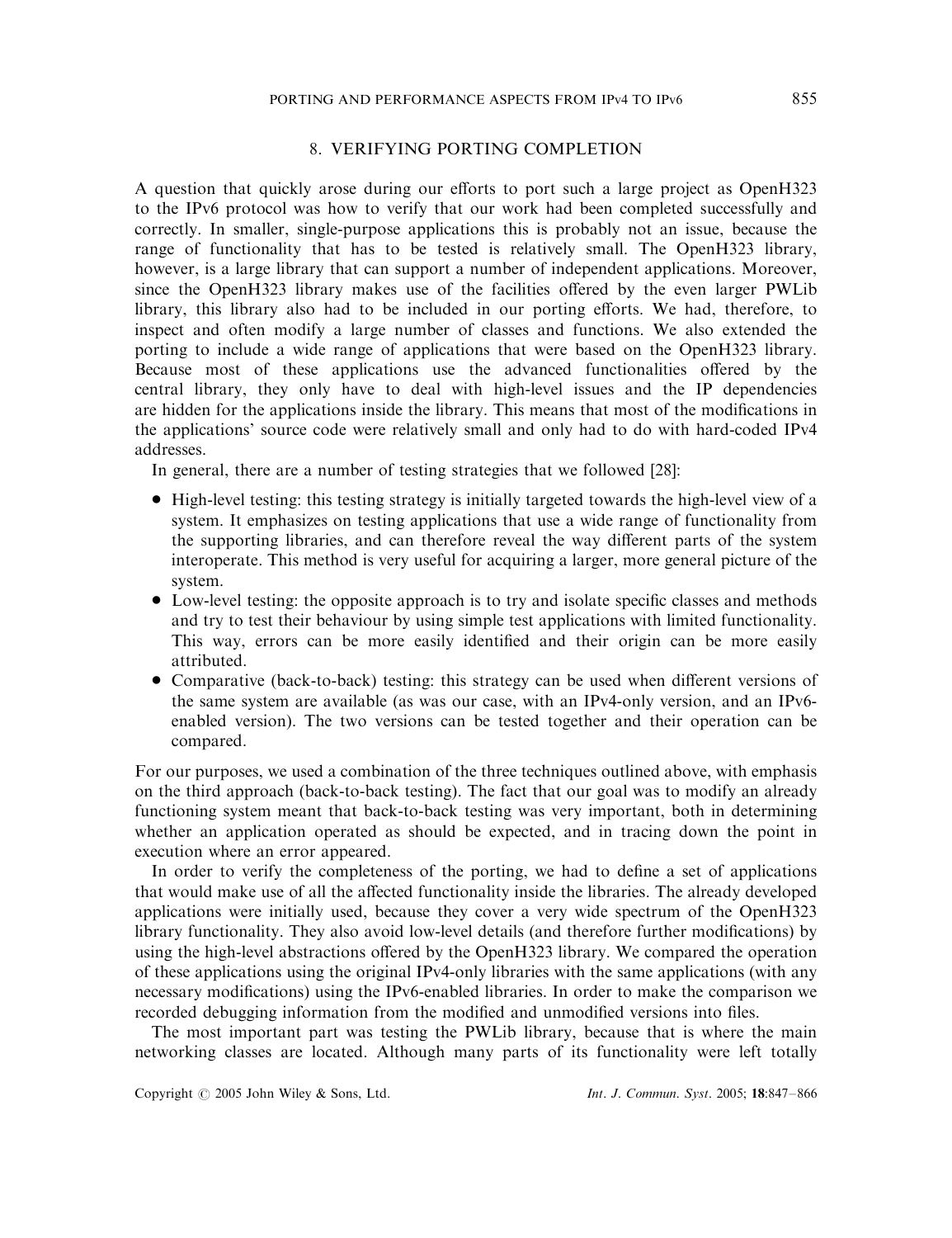unchanged, the wide range of functions offered by the heavily modified classes like PIPSocket meant that we had to test those classes in many varying contexts. High-level testing was unable in this case to include every aspect of the affected functionality, so we were primarily based on comparative testing and low-level testing using simple proof-of-concept applications under various circumstances, trying to make sure that all possibilities are covered in accordance with the latest IPv6 specifications. For example, IPv6 addresses have to comply with the standard, 8 part format separated with colons (for example 3ffe:2c00:1b4a:af12:feb3:12:abab:20), but also with the shortened notation (2001:fffe::14ab) and the IPv4-compatible IPv6 addresses  $(x:x:x:x:x.150.140.141.17)$ .

# 9. PERFORMANCE CRITERIA

In order to perform comparative testing, we first had to identify the criteria for evaluating the IPv4 and IPv6 versions of the application under test. Mainly due to the larger IP header, IPv6 can be expected to introduce some overhead compared to IPv4. Comparing the overhead caused by IPv6 vs the overhead by IPv4 is a difficult task, because a lot of factors are involved. Sometimes overhead can be attributed to a less-than-optimal implementation of the specific application with regard to IPv6. Another factor is the TCP/IP stack itself and the way it has been implemented. The DNS resolver can also play a small role, usually against IPv6 because of the additional AAAA record. It is also clear that when considering tunneling transition mechanisms, they will contribute to degraded performance for IPv6, since IPv6 packets have to be encapsulated in IPv4 packets and suffer the additional overhead. Perhaps the most important criterion is the final user perception that the application will give. Although it is highly subjective and can be influenced from a lot of factors (many of which are outside of the control of the application or the IPv6 stack implementation), it is important because it is connected with the acceptance of the IPv6 protocol. The main characteristic that determines the user perception when considering an IPv6 application and its IPv4 counterpart is usually the achieved throughput by each application version. For judging the quality of teleconferencing application, we can also use objective quality measurement methods, such as PESQ (perceptual evaluation of speech quality [29]) for voice or JNDmetrix [30] for video. We are also interested in the system administrator's perception, with regard to the ease of managing an IPv6-enabled application. This parameter is influenced a lot by the path taken for the porting: the development of a new application executable, or the simultaneous support of both IP versions by the same executable.

In order to evaluate the IPv6-enabled version of the OpenH323 project, we conducted a number of tests. The tests that follow took place on a real IPv6 testbed network. This testbed has been created internally in CTI and is displayed in Figure 2. Tests were carried out so that communication from one endpoint to the other had to pass through 2 hops, with the bottleneck link being the 10 Mbps one.

In order to create background traffic, we used the Iperf tool [31], which is capable of producing TCP/UDP traffic in both IPv4 and IPv6. For retrieving and studying the transmission/reception data we used both the RTP/RTCP feedback from the OpenH323 library, and the Sniff'Em network monitoring tool [32].

Transmission of video data was made using the OpenH323 built-in H.261 codec with CIF resolution, which, although optimized for low data rates and low motion and therefore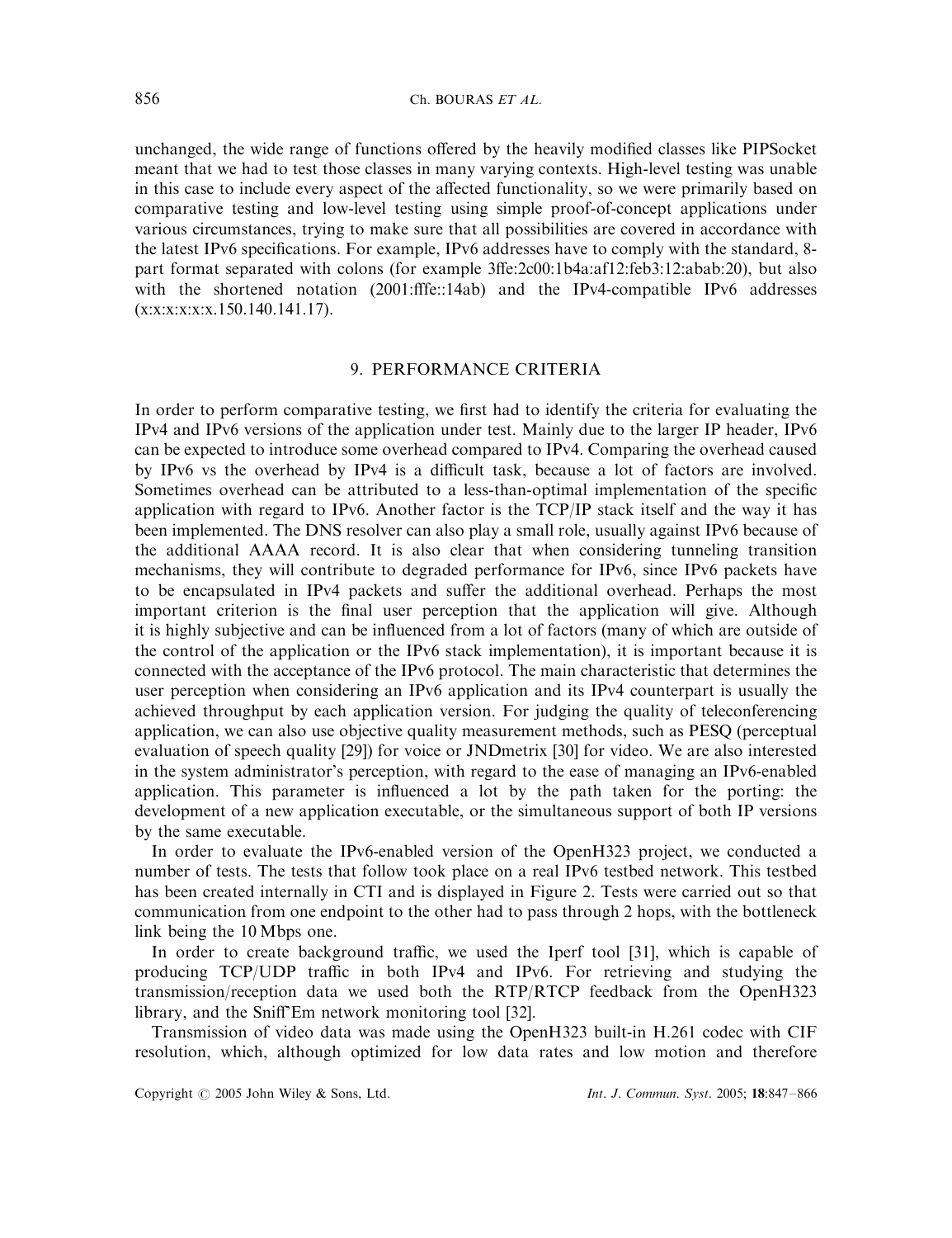

Figure 2. Internal testbed for running the tests.

producing lower quality results than H.263, was sufficient for our purposes. Audio transmission was achieved using G.711 (muLaw variation), a PCM scheme that operates at the rate of 64 Kbps:

The applications used for the tests were the OpenPhone GUI client, the OpenMCU implementation of a software MCU, and the OpenWAV application for transmitting prerecorded audio files.

## 10. EXPERIMENTS AND ANALYSIS

#### 10.1. Experiment 1: IPv4 and IPv6 communication with no competing traffic

Our first experiment was to test the IPv4 version of the OpenPhone application at a point-to-point communication, sending video and audio between 2 PCs, and without any competing traffic at the intermediate link. This experiment was designed in order to test the basic operation of the OpenH323 protocol stack on a non-congested network using the IPv4 protocol, and to have a reference point for the rest of the experiments we subsequently conducted.

As shown in Figure 3, we obtained a steady transmit rate of  $16$  KBytes/s throughout the experiment. The quality of the video transmitted was relatively low, because of the characteristics of the H.261 codec.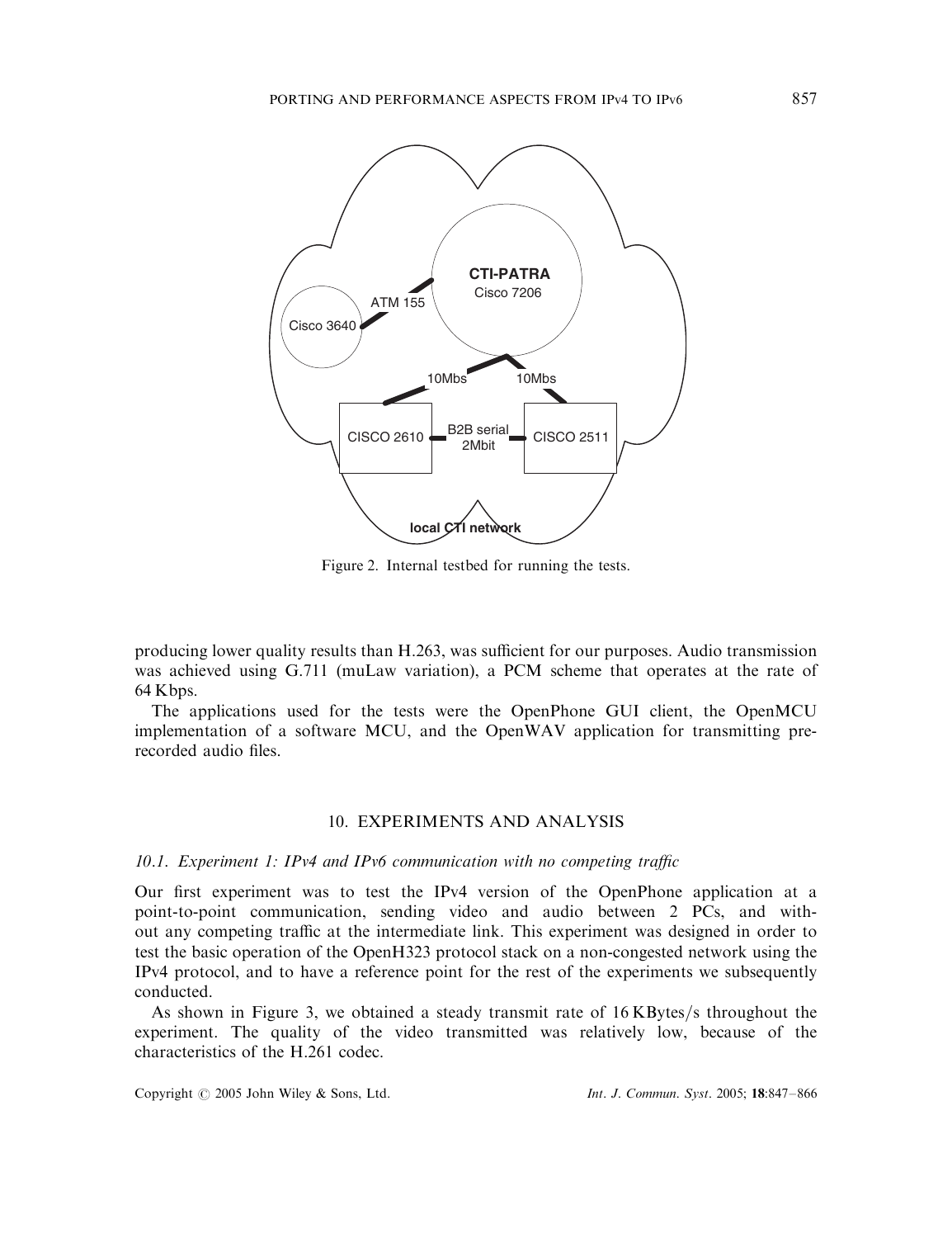

Figure 3. OpenPhone operation without competing traffic.

We then repeated the experiment using the IPv6 stack for the point-to-point communication between the two endpoints. Again, we were sending video and audio between 2 PCs, and without any competing traffic at the intermediate link. This experiment was also designed in order to test the basic operation of the OpenH323 protocol stack on a non-congested network using IPv6.

Again we can see in Figure 3 that in the absence of any competing traffic and with a link of much higher capacity than the H.261 codec could ever want, we obtain a steady transmission rate of around 17 KBytes/s, around 7% larger than the IPv4 transmission rate. This difference is due to the fact that the Data-Link layer was carrying 294-byte packets in the case of IPv4, and 314-byte packets in the case of IPv6. The standard IPv6 header is 20 bytes larger than the standard IPv4 header, which produces the 7% overhead. This is in fact an expected and known result, since the larger IPv6 header introduces some overhead, especially in relatively low-rate transmissions.

In both cases we can observe that the choice of network layer stack is not an issue, since the application will consume the required bandwidth, given an uncongested link. We cannot, however, expect that this will always be the case. A transmission rate of around 140 Kbits/s means that for low bandwidth links (for example modem or basic ISDN links) there will be significant congestion. Also for high bandwidth links that carry a lot of additional traffic, unwanted results can occur if the H.323 traffic is added to the competition. In the following experiments we experimented with the latter case, and we also tried to identify possible behaviour differences between IPv4 and IPv6.

In order to make sure that the choice of codec does not affect the results, we repeated the above experiments using only audio transmission from a simple H.323 VoIP application with the G.711 A-Law codec. The speech signal transmitted using the H.323 client was a short (20 seconds duration) phrase read from the same person in both (IPv4 and IPv6) tests. As shown in Figure 4, where the transmission rate is measured in intervals of 0:05 s; IPv6 maintains a data rate at around 50 Kbps  $(6.2 \text{ KBytes/s})$ , while IPv4 maintains a data rate at around 47 Kbps (5.8 KBytes/s), almost 7% lower, the same result as with the H.261 experiment in Figure 3. The transmission rate for both protocols is below the rate needed by the G.711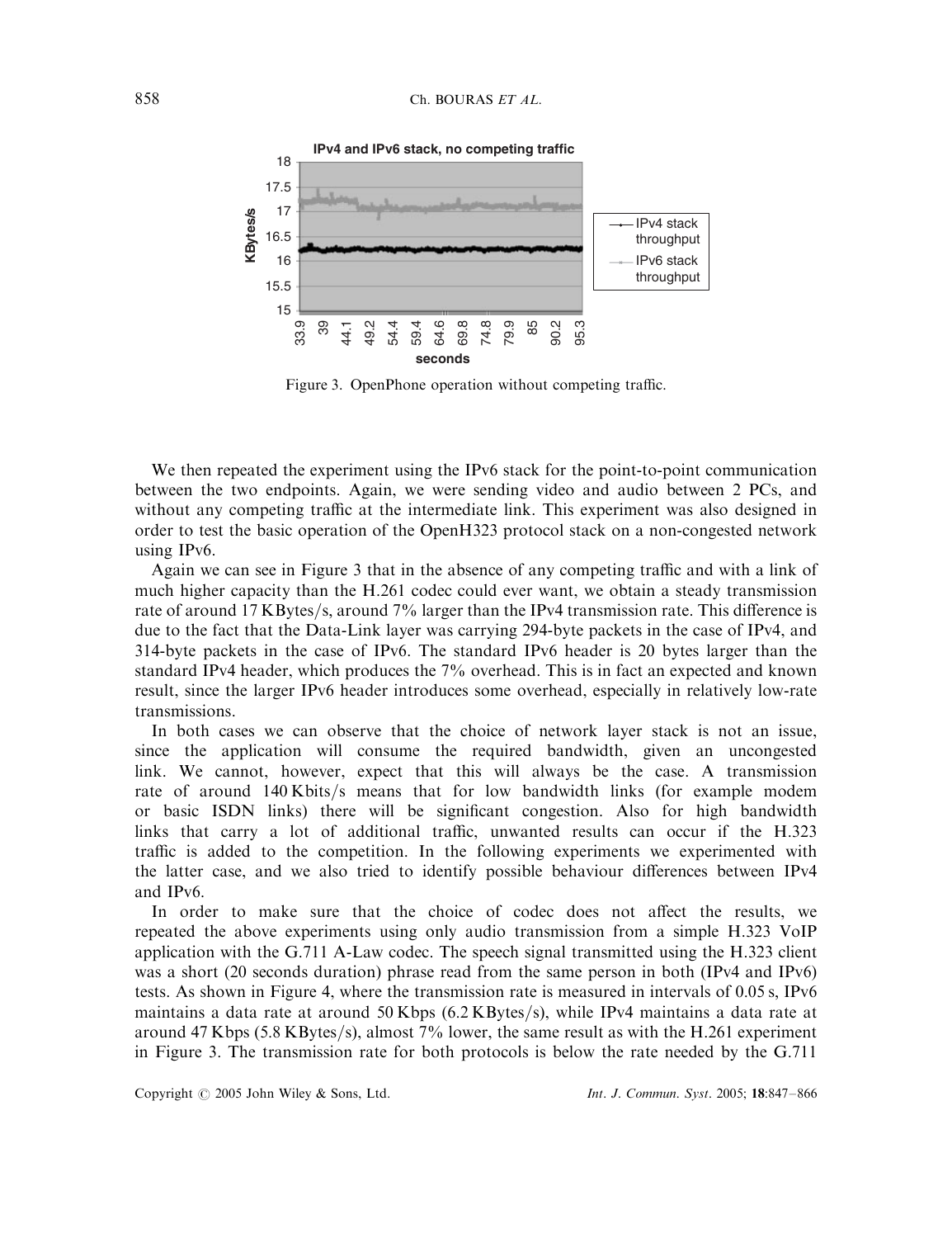

Figure 4. IPv4–IPv6 bandwidth consumption using G.711 A-Law.

codec (64 Kbps) because of the Silence Suppression function that was activated at the transmitting client.

## 10.2. Experiment 2: IPv4 communication with competing UDP traffic

This time we repeated the initial experiment, but we also added some background traffic to compete with our OpenH323 application at the bottleneck link. Our intention was to be able to compare the relative performance of the IPv4 and the IPv6 version of the application, in order to more thoroughly verify the proper operation of the IPv6-enabled application, and also to make some more general observations for applications that are ported to the new Internet Protocol. Since the bottleneck link was rather big compared to the demands of our application, we generated competing traffic that was more than an order of magnitude larger than the H.323 traffic. Although this fact makes it more difficult for us to obtain detailed results, since we have to take into account the relative weight of each type of traffic, we believe that this situation is closer to a typical scenario of a high bandwidth congested link. Our experiments model a broadband network, that is however, to a large degree congested because of heavy use of a lot of competing applications (like peer-to-peer networks or other multimedia streaming sources). Because OpenH323 uses UDP, we chose to also generate a UDP traffic stream, since more gentle TCP traffic would be significantly reduced by the UDP traffic. UDP is also more typical of the usual applications with high bandwidth demands like real-time applications that could compete with the H.323 client in a typical scenario (multimedia streaming applications, other videoconferencing applications, peer-to-peer applications, etc.).

As we can see at Figure 5, the competing traffic reduced the transmission rate of the H.323 traffic, and therefore also reduced at a large and visible extent the quality of the video received at the other endpoint.

The reduction at the transmission rate of the H.323 traffic was not constant. Instead, there were time periods when the H.323 traffic actually regained most of its initial bandwidth (close to  $16$  KBytes/s). This effect probably has to do with the fact that the H.323 traffic was relatively small compared to the artificially generated UDP traffic, and therefore minor variations at the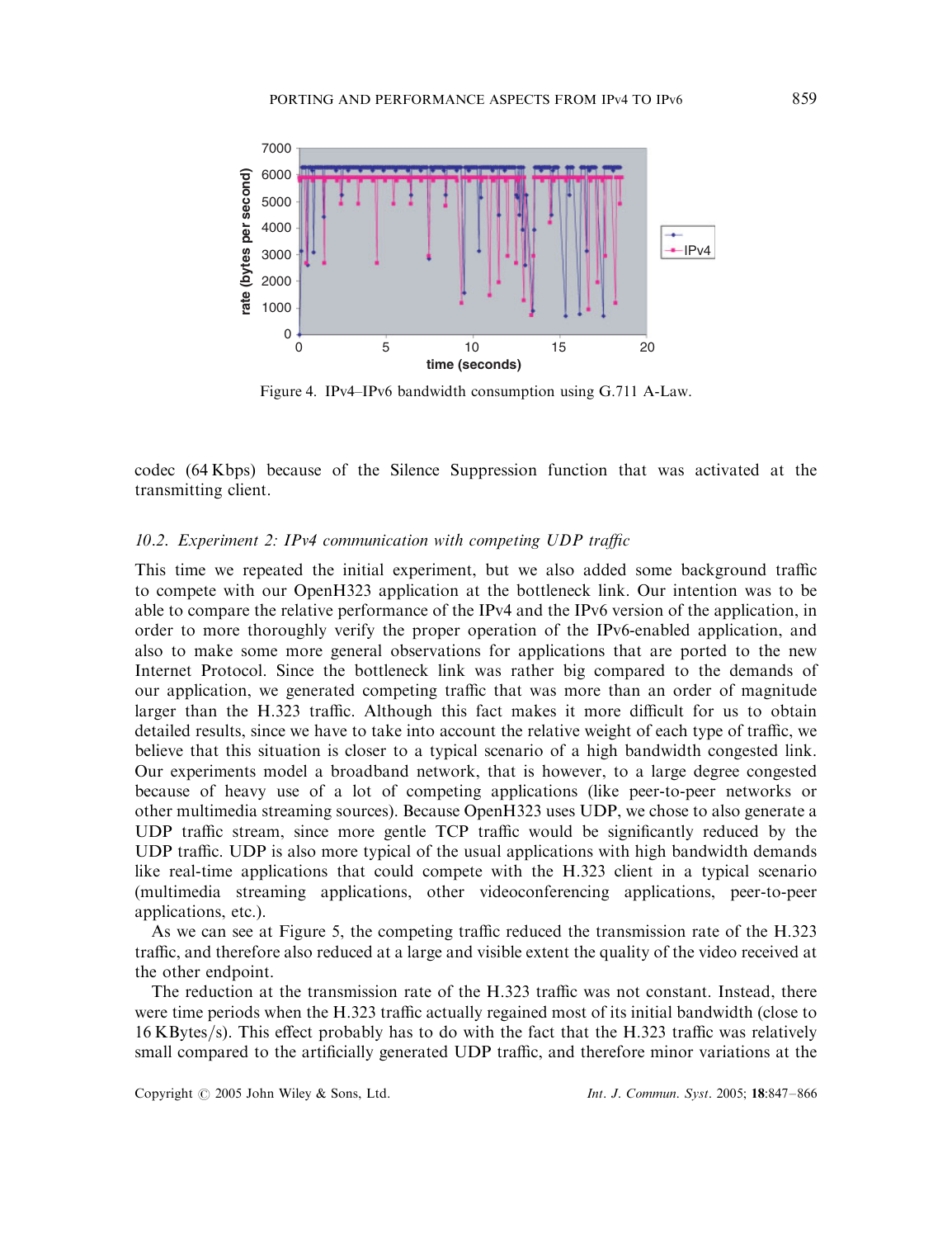

Figure 5. OpenPhone operation with IPv4 stack and UDP competing traffic.



Figure 6. OpenPhone operation with IPv6 stack and UDP competing traffic.

generated traffic (perhaps because of processor or network stack limitations) reflected more heavily at the H.323 traffic.

#### 10.3. Experiment 3: IPv6 communication with competing UDP traffic

When we repeated the above experiment using the IPv6 stack, the results were even more dramatic, because of the slightly bigger bandwidth consumption of IPv6. The transmission rate was significantly reduced, and so did the receiving video quality. The losses reported by RTCP were also 100% more than without the competing traffic (Figure 6).

We again observed the effect of a periodic effort by the H.323 traffic to regain more bandwidth, which we suspect is due to the same reasons as mentioned in the similar experiment conducted with the IPv4 stack. A concern also has to be the fact that the Windows 2000 IPv6 stack that was used for transmission is experimental, and is therefore probably not as optimized as the Windows 2000 IPv4 stack. This is also an observation that is reported in Reference [33], where the authors conduct detailed experiments using IPv6 stack for Windows and Solaris.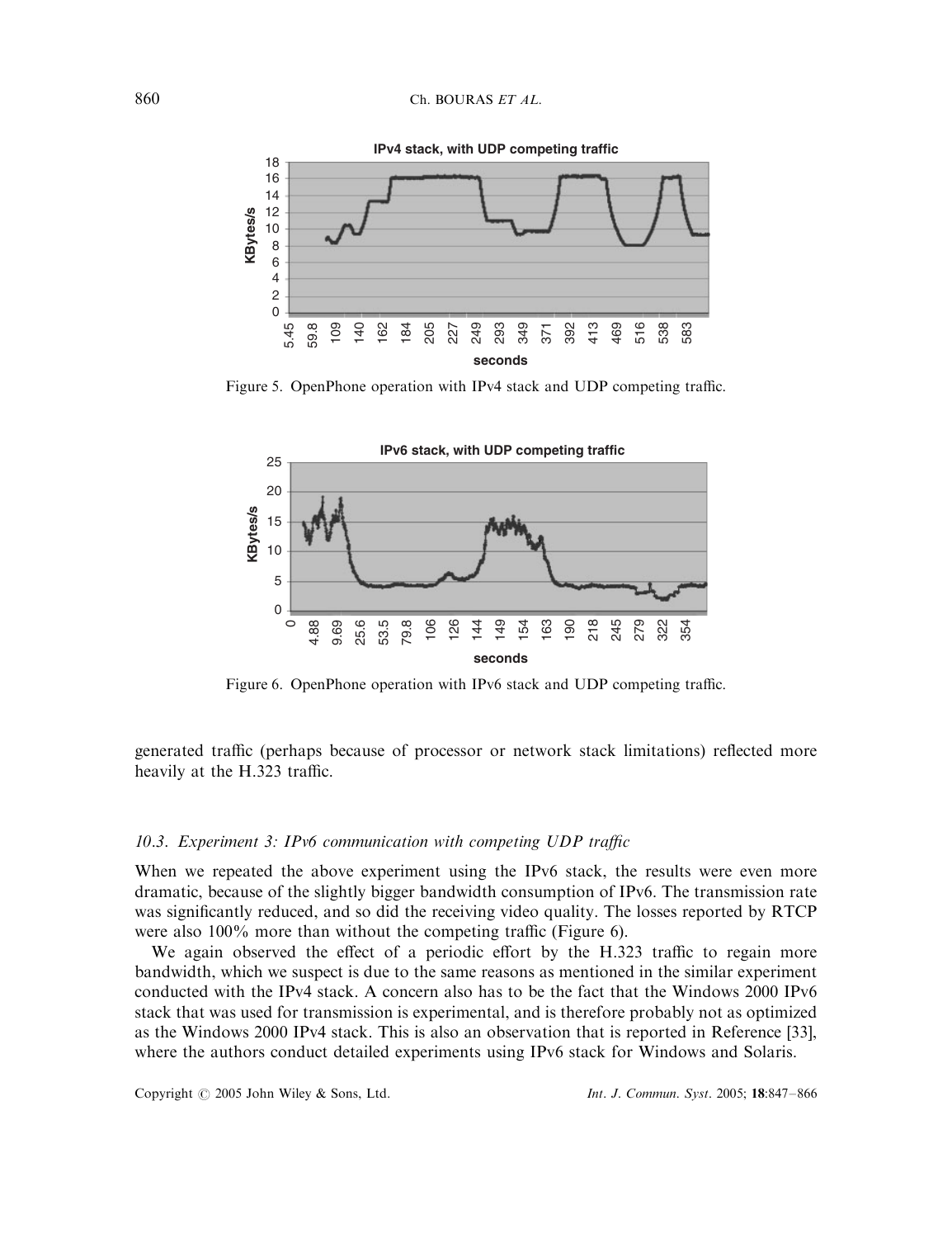#### 10.4. Experiment 4: IPv6 communication with competing TCP traffic

Our next experiment repeated the above described scenario, only that this time we chose the competing traffic to be carried by the TCP protocol, which is much more sensitive to congestion than UDP. This experiment models the scenario of an H.323 application competing with a lot of processes that occupy a lot more bandwidth than H.323 in total, but are using the TCP transport protocol, and are therefore more sensitive to congestion and the resulting packet losses.

The behaviour of the application again was in the range of 5–14 Kbps; although we observed some variations both in the transmitting rate and the reception quality of the video image, as shown in Figure 7. These variations are more intense than in the previous experiments. A reason for this behaviour can be the fact that the TCP protocol slowly tries to regain bandwidth that it has lost due to congestion through an AIMD (Additive Increase, Multiplicative Decrease) algorithm. When the artificially generated TCP traffic tried to increase its transmission rate, the resulting congestion caused more packets to be lost for the H.323 application. In total, RTCP reported a quite high 5.5% packet loss rate.

Figure 8 shows the impact that the H.323 application had on the competing TCP traffic. The transmission rate of the TCP traffic suffered almost a 30% decrease, since the



Figure 7. OpenPhone operation with IPv6 stack and TCP competing traffic.





Copyright  $\odot$  2005 John Wiley & Sons, Ltd. Int. J. Commun. Syst. 2005; 18:847-866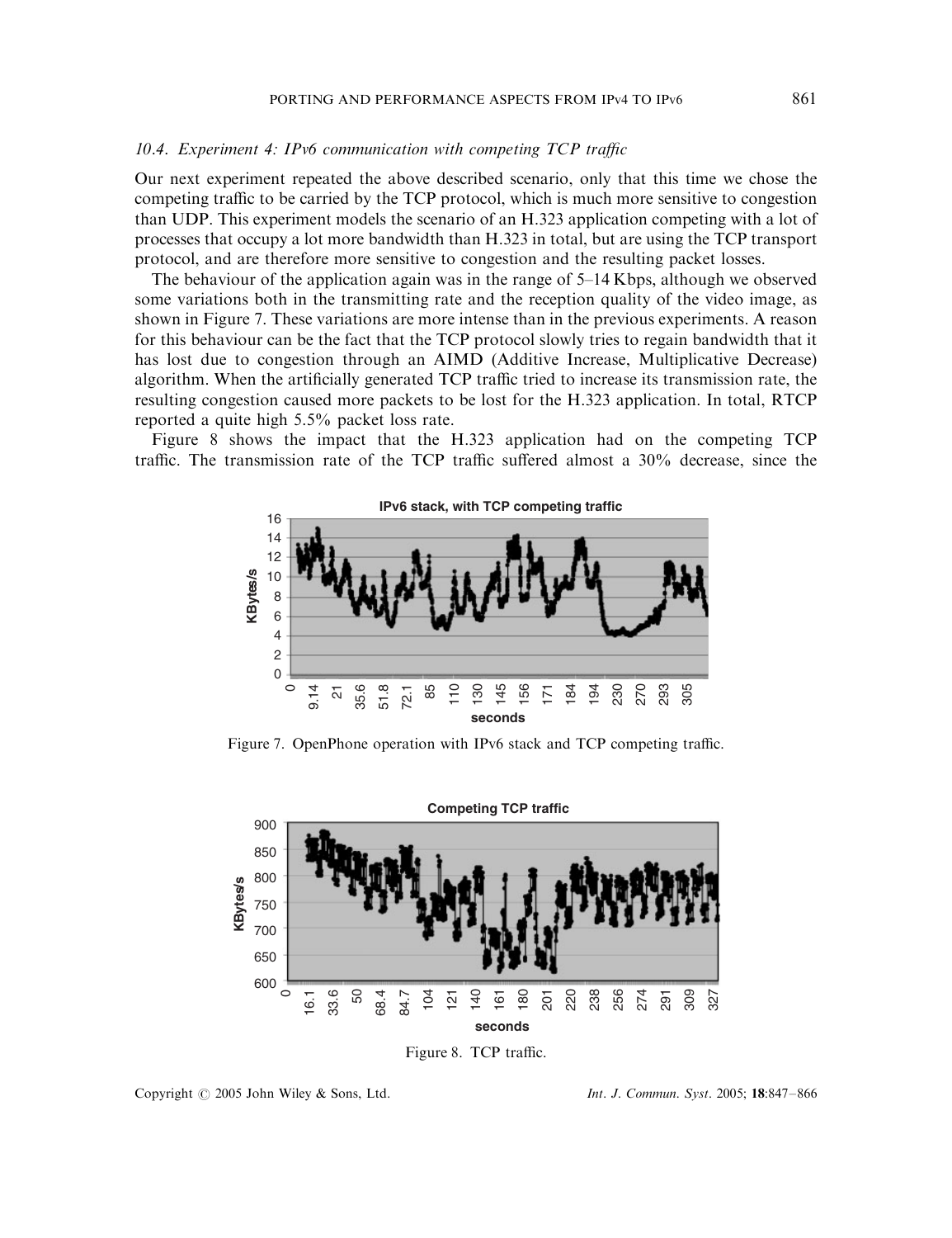introduction of UDP traffic caused network congestion, from which TCP is unable to quickly recover.

Throughout the experiment, the TCP artificially generated traffic had a widely varying transmission rate, as it constantly tried to increase its bandwidth in a congested link. It is also worth noting that because of the 'pessimistic' operation of TCP, most of the time the competing traffic was far below the capacity of the link (after deducting the bandwidth that was consumed by the H.323 UDP traffic). This happened because each time TCP tried to increase the transmission rate, it soon leaded to congestion, and this in turn had the effect of aggressively (multiplicatively) decreasing the TCP transmission rate.

## 10.5. PESQ results

PESQ (perceptual evaluation of speech quality) [29] is a recommendation by ITU-T (P.862) that provides the standard for an objective method for end-to-end speech quality assessment of narrow-band telephone networks and speech codecs. It is a revision of the earlier P.861 standard (PSQM) in order to be more suitable for VoIP networks since in this case it will have to deal with higher distortions and delays. PESQ reports for each test a MOS (Mean Opinion Score) that evaluates the voice quality, that ranges from  $-0.5$  to 4.5, although for most cases the output range is between 1.0 and 4.5, which is the range for an ACR (Absolute Category Rating) experiment.

The advantage of such an objective method for evaluating the voice quality is that we can easily acquire results that can be understood and evaluated without the cost and effort required for conducting a subjective test using trained people. For our PESQ testing, we have used version 1.2 of the reference implementation for P.862 from ITU-T.

Both the IPv4 and the IPv6 experiment with OpenPhone yielded very similar results regarding their PESQ MOS score: comparing the original IPv4 signal from our first audio experiment with the degraded one after it had been received at the other endpoint, we got a MOS at 2.296, while the same comparison for the IPv6 signal resulted at a 2.253 MOS score. Further repetitions of the evaluation produced results very close to the ones just reported (the difference was within 5% of the MOS value). These scores can be characterized as poor to fair, which is a reasonable result for a VoIP application in a production environment.

# 11. CONCLUSIONS

The number of required IP addresses for the near future (in order to address all the hosts and embedded systems) is expected to rise to the order of billions. IPv6 can provide this huge number of IP addresses, in addition to providing benefits like auto-configuration capabilities and QoS support. The larger IPv6 header introduces nevertheless some additional overhead, which is more significant for low-rate applications. In order to evaluate an IPv6 application and compare it with an equivalent IPv4, a number of experiments with various scenarios can prove useful.

The experience we gained from our efforts shows that porting applications to IPv6 will play a crucial role to the further adoption of the new Internet Protocol. While for many applications porting is going to be straightforward, for projects like OpenH323 that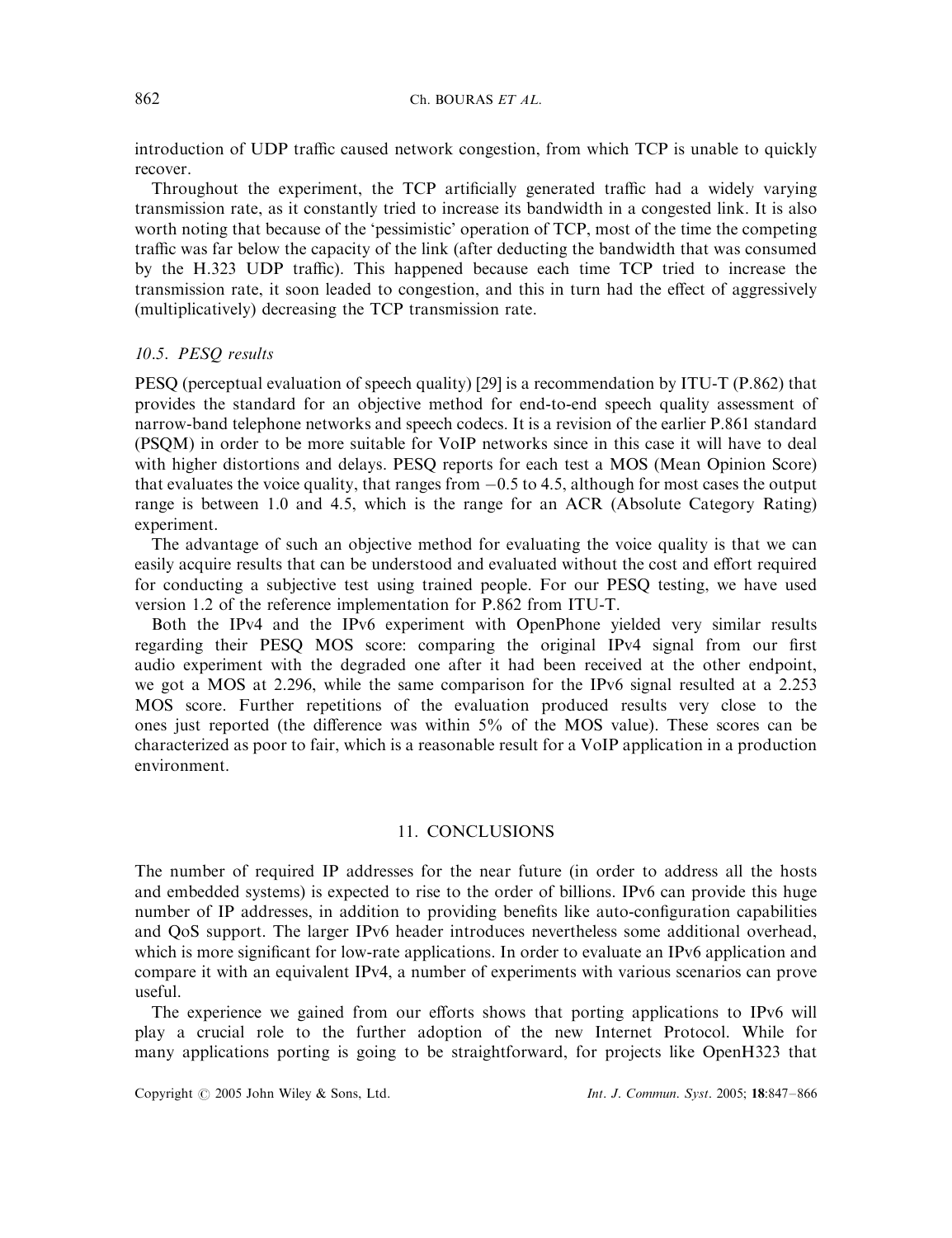have developed a large code base with low-level functionality a lot more effort is going to be required. The original structure of the code, as well as the language chosen for the implementation play a crucial role. The authors in Reference [12], for example, were able to focus on a more high-level approach of the porting procedure, because the newest versions of Java, unlike  $C++$ , transparently support IPv6. In the latter case, the preferred approach is the use of an object-oriented software architecture based on a class able to manage simultaneously IPv4 and IPv6 network connectivity. This architecture makes it possible to develop applications for IPv4 which require very few modifications to also simultaneously work on IPv6. The further development of automatic tools that assist the porting procedure is essential, and will probably have to be directed in two ways: supporting more languages than  $C\setminus C^{++}$  in order to be useful for more programmers, and becoming more intelligent in helping the programmer with more subtle issues.

We have verified the correct operation of the OpenH323-based applications over IPv4 and IPv6 by conducting experiments with audio, video with and without competing traffic. We have also reinforced our subjective observations by using PESQ to objectively evaluate the quality for both cases. The results from our experiments clearly demonstrate the need for some sort of QoS mechanisms that will be able to compensate for the loss of quality that we observe when there is a congested link, especially when the competing traffic is UDP-style. The IPv4 and IPv6 versions behave roughly the same, although the slightly larger overhead of IPv6 due to the larger standard header makes the IPv6 version a bit more sensitive to congestion. Since a large part of the traffic in modern and future networks can be expected to be UDP, non-backtracking traffic, applications that are sensitive to congestion, like real-time applications, will need some kind of support from the network. This could be achieved through the use of QoS mechanisms and predefined service agreements. The different results in our experiments also demonstrate that in order to design and experimentally test the performance and efficiency of these mechanisms, a realistic and balanced assessment of the common patterns for Internet traffic is necessary [34]. Further research on the issue of the impact of QoS mechanisms on the performance of the real-time applications can be found in Reference [6], where these mechanisms are designed, implemented and evaluated on a number of experiments, including the usage of real-time applications based on the H.323 protocol.

# 12. FUTURE WORK

Our future work includes the extension of the above-mentioned experiments to greater actual IPv6 networks, and in particular using the experimental IPv6 network of the 6NET project [14]. We also intend to expand the collection of tested IPv6 stacks and comparatively evaluate their performance and maturity with regard to the transmissions by the videoconferencing applications. Moreover, we intend to investigate possible benefits in the area of quality of service (QoS) by using the traffic class and flow label fields in the IPv6 header, and the benefits in the area of security by using the Authentication Header and the IP encapsulating security payload (ESP). In the area of configuring the QoS mechanisms, we intend to further experiment and investigate the proper configuration parameters in order to optimize the performance of various traffic classes.

Copyright  $\odot$  2005 John Wiley & Sons, Ltd. Int. J. Commun. Syst. 2005; 18:847–866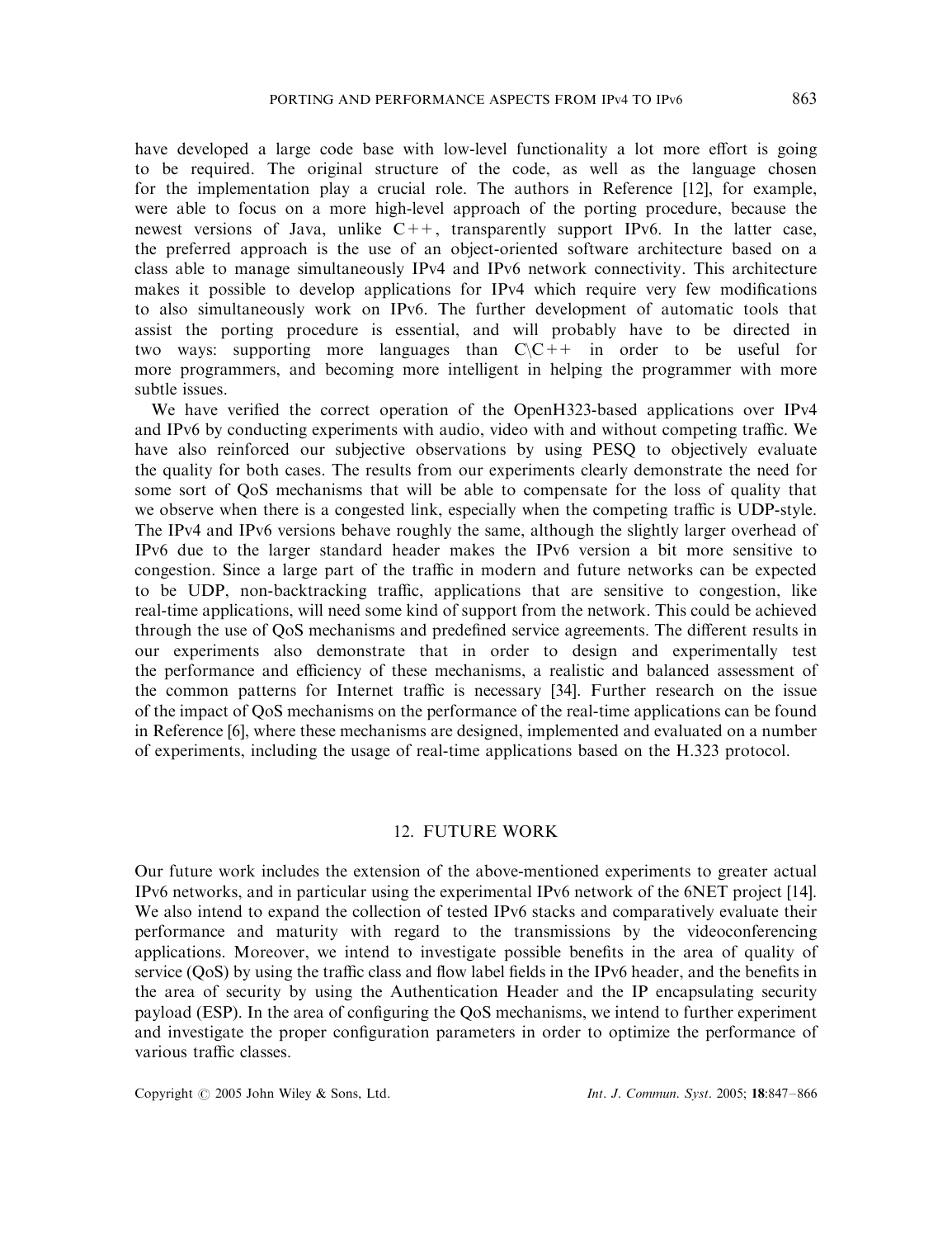#### ACKNOWLEDGEMENTS

We want to thank the European Commission (EC) for supporting this work in the context of 6NET IST project (Contract number: IST-2001-32603). In addition, we want to thank our partners in the 6NET project for their valuable co-operation. More information regarding 6NET project can be found in http:// www.6net.org.

#### **REFERENCES**

- 1. Deering S, Hinden R. Internet Protocol, Version 6 (IPv6) Specification. Internet Engineering Task Force RFC 2460, December 1998.
- 2. Shin M, Hong Y, Lee SJ, Lee J, Kim Y. Application aspects of IPv6 transition. http://www.ietf.org/internet-drafts/ draft-shin-ngtrans-application-transition-01.txt
- 3. Blanchet M, Cormier A, Parent F. Porting applications to IPv6: simple and easy!, May 2000. http:// www.viagenie.qc.ca/en/ipv6/presentations/
- 4. Staszkiewicz CP. Porting large scale infrastructure applications to IPv6. German IPv6 Summit 2004, Bad Godesberg, 29 June–1 July 2004.
- 5. Bouras C, Gkamas A, Stamos K. From IPv4 to IPv6: the case of OpenH323 library. SAINT 2003, Orlando, Florida, 27–31 January 2003; 196–199.
- 6. Bouras C, Gkamas A, Primpas D, Stamos K. Quality of Service aspects in an IPv6 domain. 2004 International Symposium on Performance Evaluation of Computer and Telecommunication Systems (SPECTS' 04), San Jose, California, U.S.A., 25–29 July 2004; 238–245.
- 7. Bouras C, Gkamas A, Josset S, Stamos K. Adding IPv6 support to H.323: Gnomemeeting/openH323 port. 11th International Conference on Software, Telecommunications and Computer Networks (SoftCOM 2003), Croatia, Italy, 7–10 October 2003.
- 8. Microsoft Corporation, Adding IPv6 capability to Windows Socket Applications.
- 9. Sun Microsystems, Porting Networking Applications to the IPv6 APIs.
- 10. Stevens WR. Network Programming, vol. 1 (2nd edn). Prentice-Hall: Englewood Cliffs, NJ, 1998.
- 11. Guide to DIGITAL UNIX IPv6. http://www.ipv6.zk3-x.dec.com/userguide/TITLE.HTM
- 12. Ortiz R, Robles T, Salvachua J. Porting the session initiation protocol to IPv6. IEEE Internet Computing 2003; May–June:43–50.
- 13. Ettikan K, Chong TW. Portability issues for IPv4 to IPv6 applications. APRICOT 2001, Kuala Lumpur, Malaysia, 26 February–2 March 2001.
- 14. 6NET project. http://www.6net.org/
- 15. Euro6IX project. http://www.euro6ix.net/
- 16. 6INIT project. http://www.6init.org/
- 17. KAME project. http://www.kame.net/
- 18. O'Hanlon P, Jiang S, Kirstein P. IPv6 Globus-Experiences, GGF8, 26 June 2003. http://www.6net.org/ publications/presentations/hanlon-globus.pdf
- 19. Libpnet6. http://pnet6.sourceforge.net/
- 20. OpenH323 project. http://sourceforge.net/projects/openh323
- 21. Packetizer, H.323 information site. http://www.packetizer.com/iptel/h323/
- 22. GnomeMeeting. http://www.gnomemeeting.org/
- 23. Microsoft IPv6 Technology Preview for Windows 2000. http://msdn.microsoft.com/downloads/sdks/platform/ tpipv6.asp
- 24. Sun downloads. http://www.sun.com/download/index.jsp?cat=Operating%20Systems&tab=3
- 25. Compaq IPv6 Porting Assistant. http://www.tru64unix.compaq.com/internet/ipv6portingassistant/
- 26. MSDN Library, Windows Sockets Version 2.
- 27. Gilligan R, Thomson S, Bound J, McCann J, Stevens W. Basic socket interface extensions for IPv6. Internet Engineering Task Force RFC 3493, February 2003.
- 28. Sommerville I. Software Engineering (5th edn). Addison-Wesley: Reading, MA, 1995.
- 29. www.pesq.org
- 30. JNDmetrix technology, Sarnoff Corporation.
- 31. Iperf traffic generator. http://dast.nlanr.net/Projects/Iperf/
- 32. Sniff'em network analyzer. http://www.sniff-em.com/
- 33. Zeadally S, Raicu I. Evaluating IPv6 on Windows and Solaris. IEEE Internet Computing 2003; May–June: 51–57.
- 34. Thomson K, Miller GJ, Wilder R. Wide area internet traffic patterns and characteristics. IEEE/ACM Transactions on Networking 1997; 11(6): 10–23.

Copyright  $\odot$  2005 John Wiley & Sons, Ltd. Int. J. Commun. Syst. 2005; 18:847-866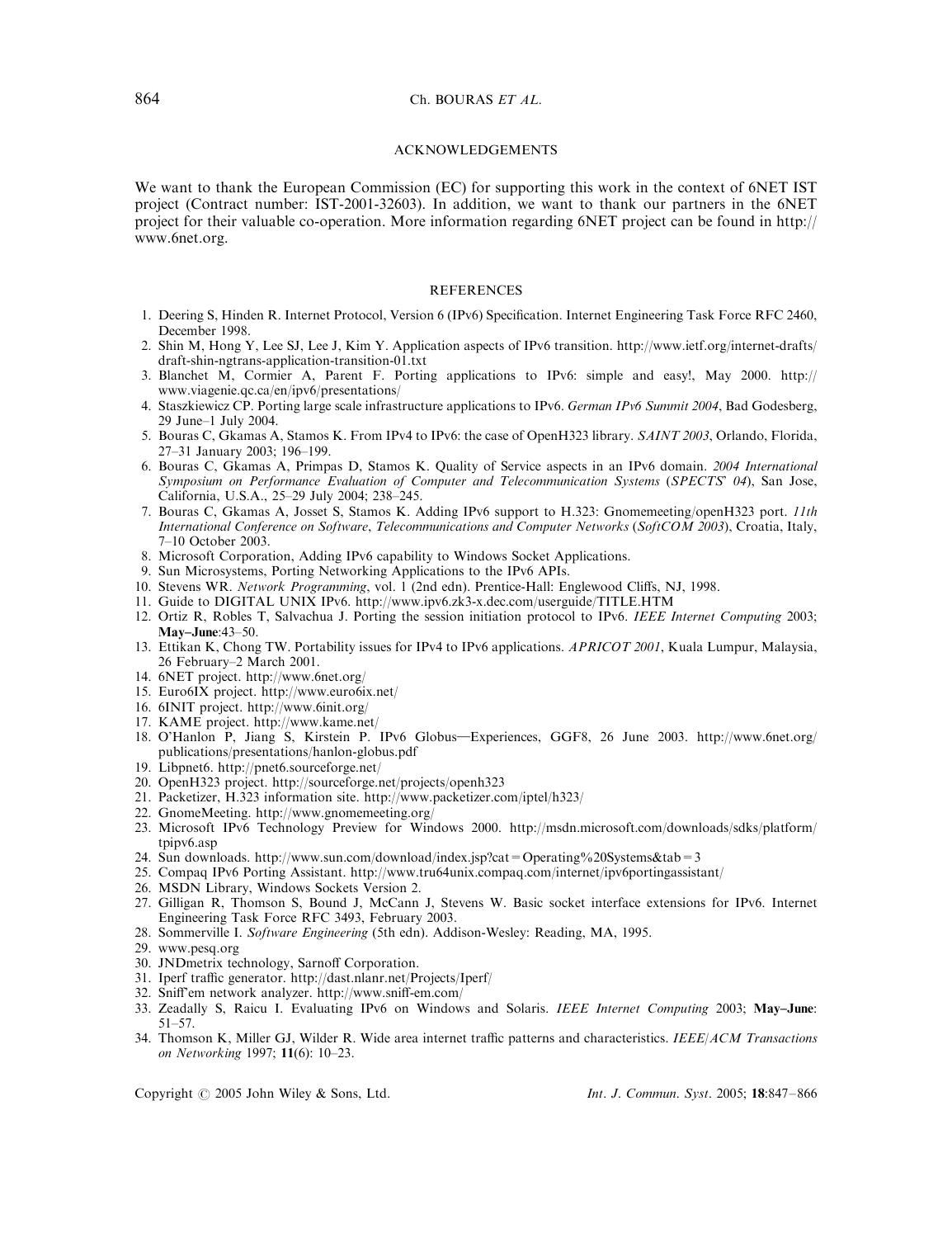#### AUTHORS' BIOGRAPHIES



Dr Christos Bouras obtained his Diploma and PhD from the Computer Science and Engineering Department of Patras University (Greece). He is currently an Associate Professor in the above department. Also he is a scientific advisor of Research Unit 6 in Research Academic Computer Technology Institute (CTI), Patras, Greece. His research interests include Analysis of Performance of Networking and Computer Systems, Computer Networks and Protocols, Telematics and New Services, QoS and Pricing for Networks and Services, e-learning, Networked Virtual Environments and WWW Issues. He has extended professional experience in Design and Analysis of Networks, Protocols, Telematics and New Services. He has published 200 papers in various well-known refereed conferences and journals. He is a coauthor of 7 books in Greek. He has been a PC member and referee in various international journals and conferences. He has participated in R&D projects such as

RACE, ESPRIT, TELEMATICS, EDUCATIONAL MULTIMEDIA, ISPO, EMPLOYMENT, ADAPT, STRIDE, EUROFORM, IST, GROWTH and others. Also he is member of, experts in the Greek Research and Technology Network (GRNET), Advisory Committee Member to the World Wide Web Consortium (W3C), IEEE Learning Technology Task Force, IEEE Technical Community for Services Computing WG 3.3 Research on Education Applications of Information Technologies and W 6.4 Internet Applications Engineering of IFIP, Task Force for Broadband Access in Greece, ACM, IEEE, EDEN, AACE and New York Academy of Sciences.



Dr Apostolos Gkamas obtained his Diploma, Master Degree and PhD from the Computer Engineering and Informatics Department of Patras University (Greece). He is currently an R&D Computer Engineer at the Research Unit 6 of the Research Academic Computer Technology Institute, Patras, Greece. His research interests include Computer Networks, Telematics, Distributed Systems, Multimedia and Hypermedia. More particular he is engaged in transmission of multimedia data over networks and multicast congestion control. He has published 9 papers in international Journals and 28 papers in well-known refereed conferences. He is also co-author of two books (one with subject Multimedia and Computer Networks and one with subject Special Network Issues). He has participated in R&D projects such as OSYDD, RTS-GUNET, ODL-UP, ODL-OTE, TODAY'S STORIES, ATMNet, 'Technical Consultant to Pedagogical Institute', ELECTRA and

Teleteaching Service for Greek PTT and is currently involved in projects IPv6—GRNET, ASP-NG (ASP-New Game-IST-2001-35354) and 6NET (LARGE-SCALE INTERNATIONAL IPv6 TESTBE-D-IST-2001-32603).



Primpas Dimitrios was born in Sparti, Greece in 1980. He obtained his diploma from Computer Engineering and Informatics Department of the Polytechnic School of the University of Patras on November 2002. Next, he was accepted in the postgraduate program 'Computer Science and Technology' in the same department and on April 2004 he obtained his Master Degree. Now he continues the postgraduate studies in the same department to receive PhD. He works in the Research Unit 6 of Research Academic Computer Technology Institute and on Telematics, Distributed Systems and Basic Services Laboratory of the Computer Engineering & Informatics Department, in Patras University. His interests include: networks, protocols, Quality of Service, Managed bandwidth services and Network applications. He had worked on GRNET-IP-MBS project and currently works on 6NET (LARGE-SCALE INTERNATIONAL IPv6

TESTBED-IST-2001-32603), ASP-NG (ASP-New Game-IST-2001-35354), Advanced Services GRNET II/VNOC 2 and GN2 projects.

Copyright  $\odot$  2005 John Wiley & Sons, Ltd. Int. J. Commun. Syst. 2005; 18:847–866